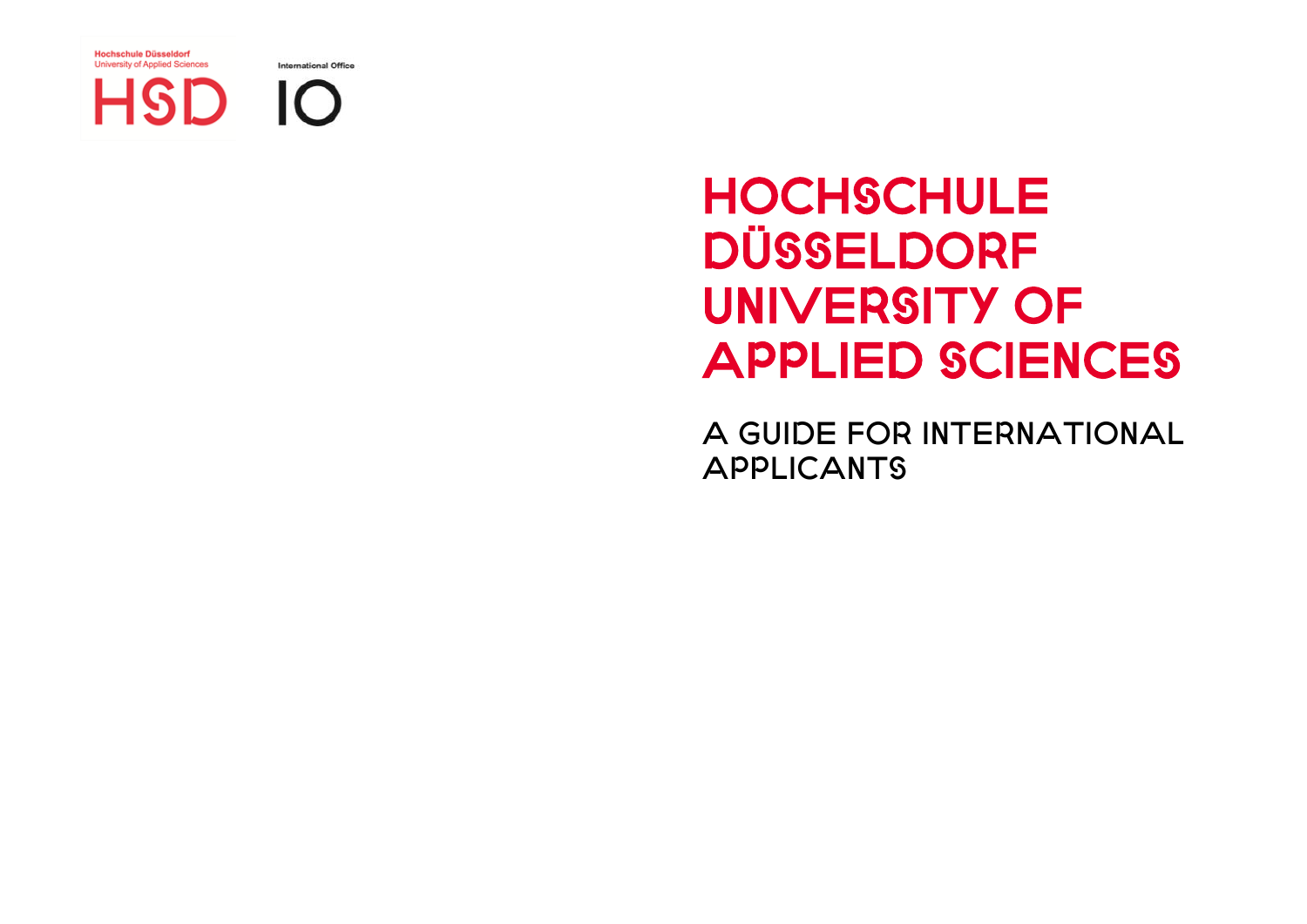International Office

# HSD

### Contact:

Hochschule Düsseldorf International Office Münsterstraße 156 40476 Düsseldorf T +49 (0) 211 43 51 81 40 Email: degreeseeking@hs-duesseldorf.de

### Office hours:

| Monday and Wednesday | $13:00 - 16:00$ |
|----------------------|-----------------|
| Tuesday and Thursday | $9:00 - 12:00$  |
| And on appointment.  |                 |

### Publisher:

Hochschule Düsseldorf - University of Applied Sciences Dezernat 1- Studium und Lehre Team 1.2 - International Office Münsterstraße 156 40476 Düsseldorf www.hs-duesseldorf.de/studium/internationales

### Editors:

Original version: Julia Kretzschmar, Daniel Wiggins, Natalie Suchan Updated version: Maria Maar; Bliss Ayertey Translation: Lingua-World GmbH

### Status: September 2019

Disclaimer: We have put together the contents for this brochure very carefully. However, all information is subject to change without notice. We therefore recommend you to double check the International Office websites for any updates before submitting your application.

## CONTENT

Question 1: Does my educational background qualify me to study at a German university?

Question 2: Do I need to attend a preparatory course (Studienkolleg)?

Question 3: Can I continue my studies in a higher semester?

Question 4: Do I have adequate German proficiency?

Question 5: Do I meet the specific admission requirements?

Question 6: Which special requirements do I have to consider when applying for an admission restricted bachelor study programme?

Question 7: Which special requirements do I have to consider as an applicant from China, Vietnam or Mongolia?

Question 8: How do I apply?

8.1. Application via uni-assist

8.2. Application via Hochschule Düsseldorf

Question 9: Which form must the submitted documents be in?

Question 10: What happens after the application?

Question 11: What type of visa do I need to enter Germany?

Question 12: How much does it cost to study in Düsseldorf?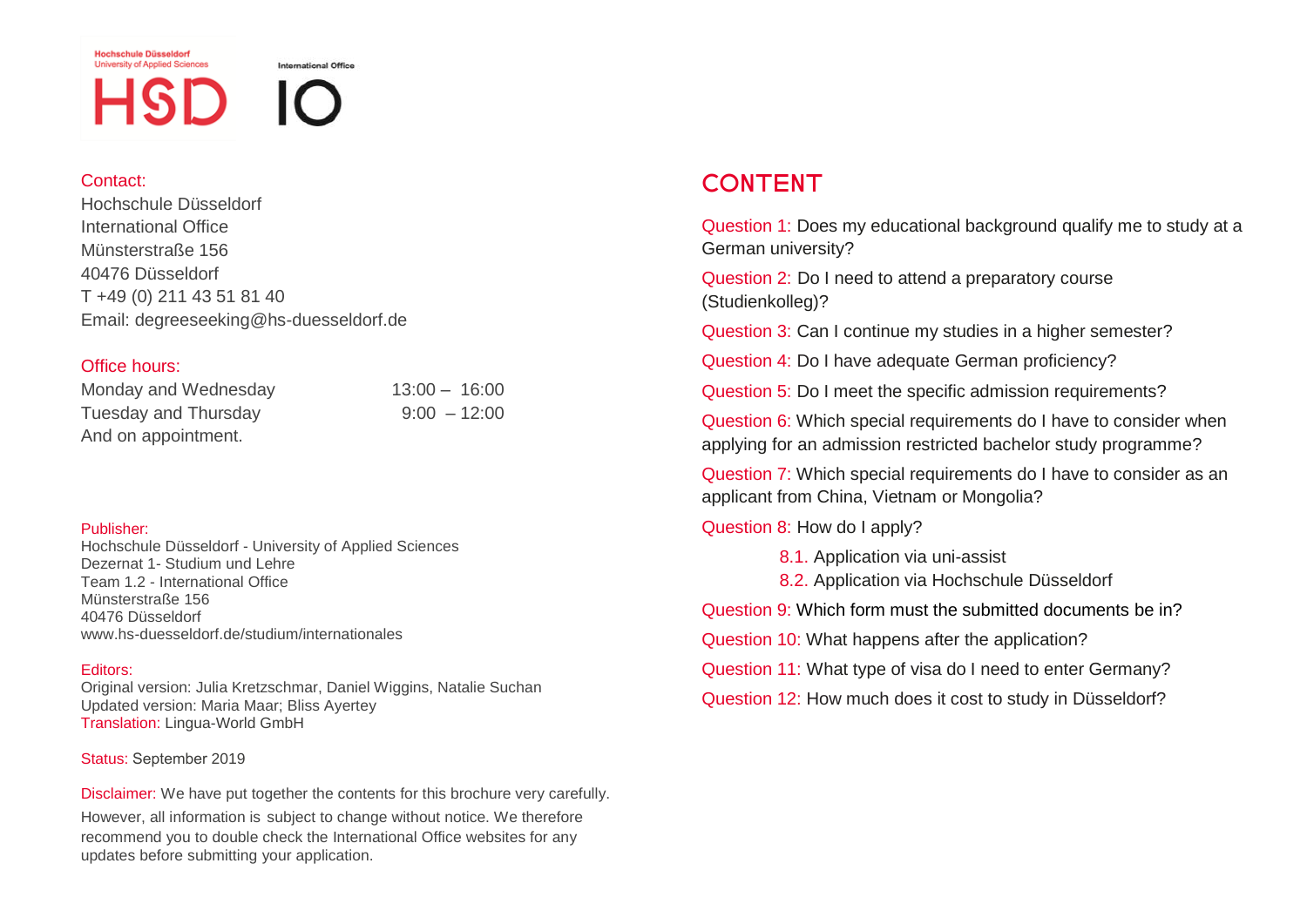**HSD** 

International Office

## Question 1: Does my educational background qualify me to study at a German university?

You are entitled to study at a German university if your prior secondary school leaving certificate is considered equivalent to the German 'Hochschulreife' or 'Abitur'. In case your university degree is accredited as a 'Bachelor' or 'Diplom' in Germany, you may also study in Germany.

In these cases, you hold the university entrance qualification, the socalled 'Hochschulzugangsberechtigung (HZB)'.

### Who checks if my certificates and documents qualify me for studying at Hochschule Düsseldorf?

The official verification is performed by uni-assist e.V., the University Application Service for International Students.

Hochschule Düsseldorf - University of Applied Sciences (HSD) itself does **not** verify whether your certificates entitle you to study in Germany.

German citizens can obtain accreditation for their foreign school leaving certificate from the district government (Bezirksregierung).

### How can I find out whether I am entitled to study at a German university?

- o Open the website www.anabin.kmk.org.
- o Please select **'Schulabschlüsse mit Hochschulzugang'** (School leaving certificates with university entrance qualification) on the left side and then the search function **'Suchen'**.
- o Find your home country at **'Bitte wählen Sie ein Land'** (Select a country) and then click on your school or university graduation diploma/certificate.
- o You can now determine whether you:
	- > can study in Germany directly ('Direkter Zugang') or
	- > need to attend a preparatory course before beginning your studies ('Feststellungsprüfung/Studienkolleg') or
	- $>$  need to confirm one or several years of study in your home country.
- o If you find the term 'fachorientierter Zugang' (subject-specific admission) next to your certificate/diploma rating, then you are entitled to study certain subjects only.

If you already studied at a university in your home country,

- o please select the menu item **'Institutionen'** (Institutions) and then the search function **'Suchen'**.
- o Select your home country as well as the city where you studied. Then select your university from the list that appears, or enter the name of your university into the search field.
- o Check the status of your university: If it is H+, it means your university is accredited in Germany as a higher education institution.

DAAD gives hints on educational certificates from abroad at: www.daad.de/en » Information for Foreigners » Preparing for Germany » Requirements.

The International Office advisory service can assist you with further questions on this topic.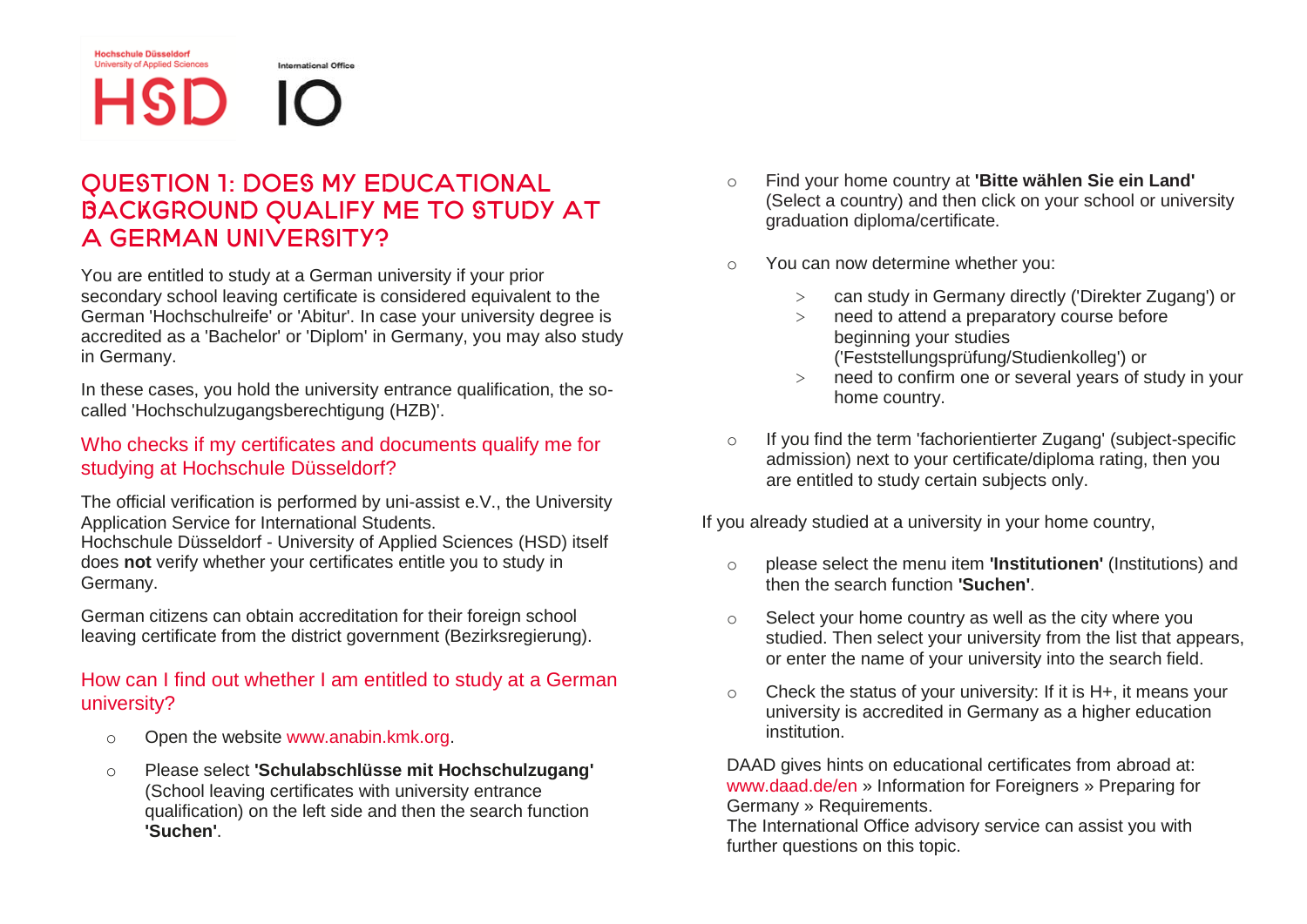HSD IO

International Office

### I am uncertain about what I want to study, what can I do?

The Student Advisory Service (Zentrale Studienberatung, ZSB) will assist you with finding a direction.

## ‼ Important information ‼

Your educational qualifications entitle you to study only certain subjects (subject-specific admission/fachorientierter Zugang), but you are now planning to study a different subject? Or you are already studying at a German university and want to change your study programme?

In this case it is necessary to attend a Studienkolleg that offers the core course (Schwerpunktkurs) required for study programme of your choice. Please see: 'Do I need to attend a preparatory course (Studienkolleg)?'

Be aware that if you change your study programme, the official purpose of your residency in Germany changes as well! Please get in touch with your contact person at the local foreigners' authority (Ausländerbehörde) **before** changing your study programme.

## **A HELPFUL LINKS**

uni-assist e.V. http://www.uni-assist.de/en/

Evaluation of foreign educational qualifications http://www.anabin.kmk.org

DAAD (German Academic Exchange Service) www.daad.de/en » Information for Foreigners » Preparing for Germany » Requirements

Information of the district government (Bezirksregierung) Düsseldorf http://www.brd.nrw.de » Schule » Schulrecht, Schulverwaltung » Zeugnisanerkennung

Student Advisory Service http://hs-duesseldorf.de/ » English site» Current Students » Contact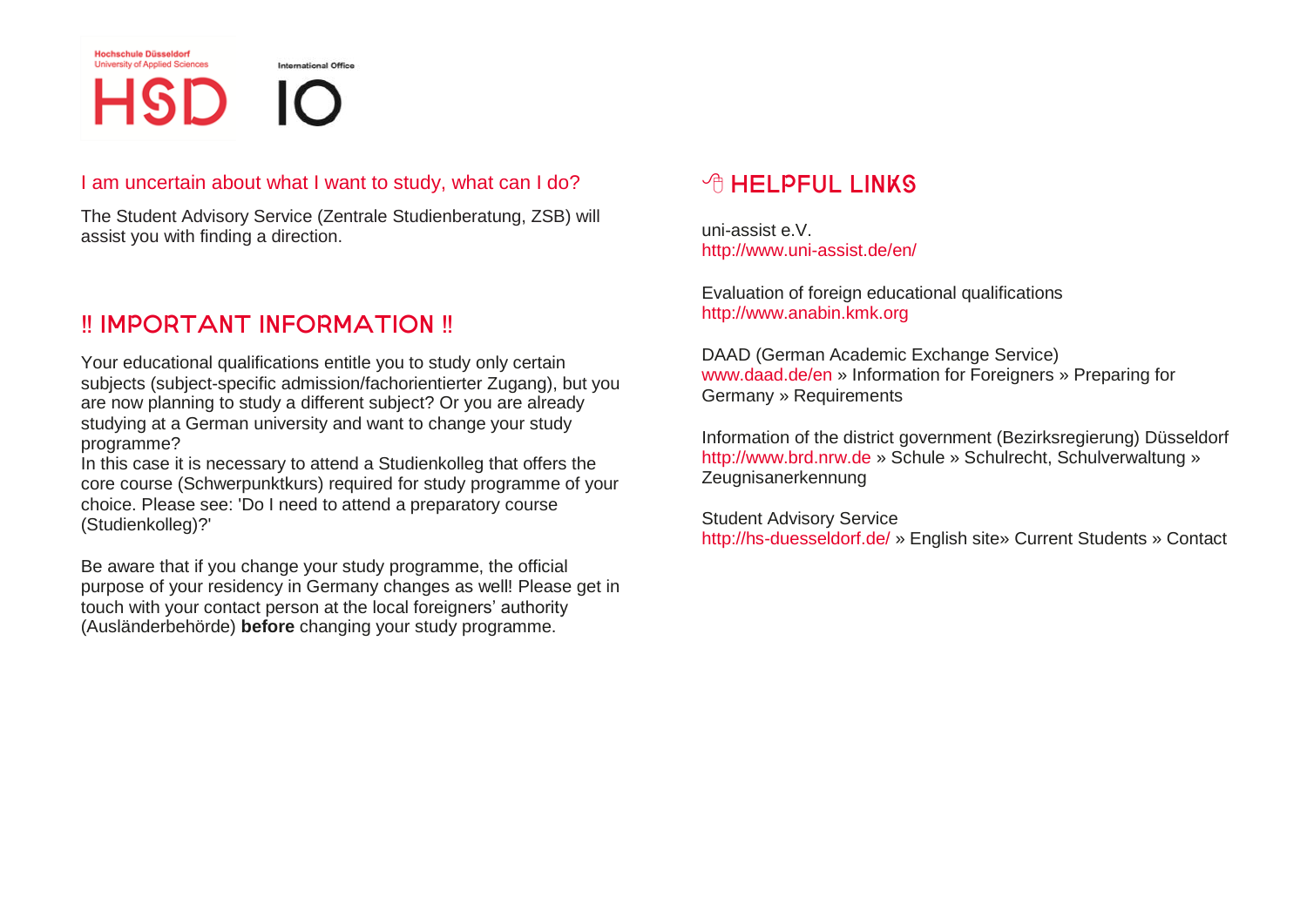HSD IO

International Office

## Question 2: Do I need to attend a preparatory course ('Studienkolleg')?

You will need to attend a preparatory course called 'Studienkolleg', if your secondary school leaving certificate is not sufficient, to have direct access to German universities. Or if your admission is restricted to a specific subject area, but now you plan to study an entirely different subject. By completing the preparatory course, you can obtain the required university entrance qualification, which enables you to apply for study programmes at German universities.

### What do you do in a Studienkolleg?

A Studienkolleg prepares you systematically for studying at a German university. It teaches language aspects as well as contents in specific subjects, depending on your future study programme.

The Studienkolleg is typically structured to last ten months and end with the university entrance examination (Feststellungsprüfung).

The core courses (Schwerpunktkurse) M, T, W, G and S qualify you to study at all university types; with the core courses TI, WW, GD and SW you will only be admitted for universities of applied sciences.

Studienkollegs are often integrated into universities or universities of applied sciences. However, Hochschule Düsseldorf does not have its own Studienkolleg.

### Where do I find a suitable Studienkolleg?

There are only a few private, state-accredited Studienkollegs in North Rhine-Westphalia (NRW). These are situated in Bochum, Cologne, Mettingen and Paderborn, among others. The Studienkollegs in Cologne and Paderborn usually charge tuition fees.

Another possibility is to attend a Studienkolleg in another federal state and study at a university in NRW afterwards. The website www.studienkollegs.de provides you with a list of all Studienkollegs in Germany and further information.

Private preparatory courses for an external university entrance examination (Externe Feststellungsprüfung) are offered by different institutions in Bonn, Cologne and Dortmund.

### What are the entry requirements for a Studienkolleg?

- German proficiency of no less than level B1
- $\checkmark$  According to www.anabin.kmk.org, your certificate/diploma qualifies you to attend a Studienkolleg

You will need to apply directly to the Studienkolleg and possibly pass an entrance exam in order to get accepted.

### Which core course (Schwerpunktkurs) do I need for studying at Hochschule Düsseldorf?

| Faculty of Architecture:                                        | TI or T course |
|-----------------------------------------------------------------|----------------|
| Faculty of Design:                                              | GD or G course |
| Faculty of Electrical Engineering and<br>Information Technology | TI or T course |
| Faculty of Mechanical and Process                               | TI or T course |
| Faculty of Media:                                               | TI or T course |
| Faculty of Social Sciences and Cultural                         | SW. W or G     |
| Studies:                                                        | course         |
| Faculty of Business Studies:                                    | WW or W course |

An overview of all study programmes and the respective faculty can be found at www.hs-duesseldorf.de » English site» Prospective Students » Study Programmes.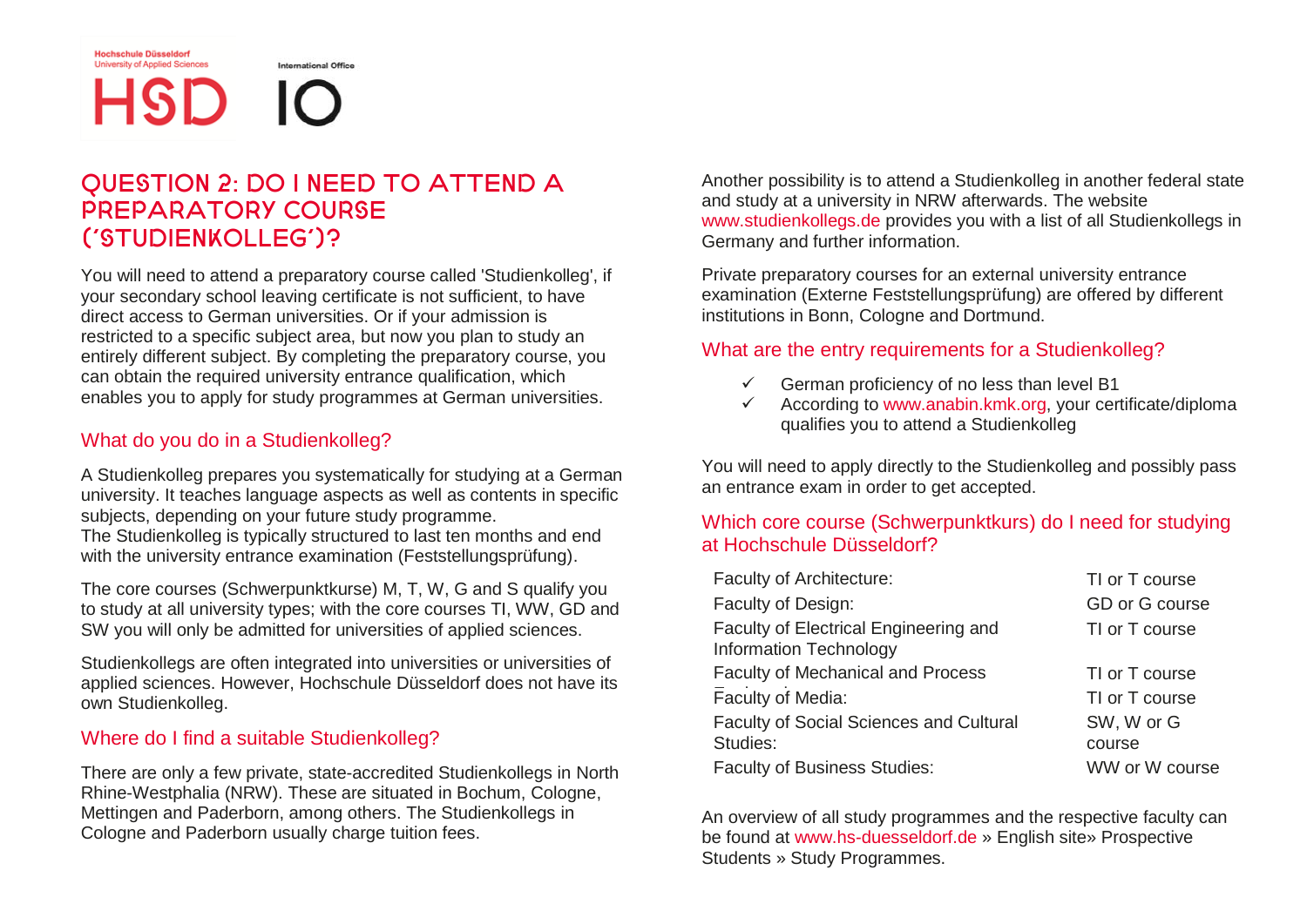International Office

## ‼ Important information ‼

HSD IO

### **Refugees**

Many Studienkollegs, which usually charge tuition fees, offer scholarships for applicants who are refugees. Please contact the Studienkollegs for further information.

### University entrance examination (Feststellungsprüfung) without attending a Studienkolleg

You have the option of participating in an 'External university entrance examination' (Externe Feststellungsprüfung) without first attending a Studienkolleg. The district government (Bezirksregierung) in Düsseldorf can provide further information on this topic.

### Application

If you have completed a German Studienkolleg, please apply directly at uni-assist.

## **A HEI PEIJI LINKS**

Overview of state Studienkollegs in Germany http://www.studienkollegs.de

Studienkolleg in Bochum (T course) www.studienkolleg-bochum.de

Cologne Prep Class in Cologne (T course and W course) http://www.fh-koeln.de/cpc » View this page in English

Prep4University in Cologne (W course) https://cbs.de/en/courses/prep4university/

Pre-Studies Programme in Pulheim (M, T and W course) <http://www.fh-mittelstand.de/international/fhm-studienkolleg/> http://www.fh-mittelstand.de/psp-integra/

Studienkolleg in Paderborn (T course and W course) http://www.studienkolleg-paderborn.de

Studienkolleg in Mettingen (all core courses available – applicants from Latin-America preferred) http://www.studienkolleg-mettingen.de

Information of the district government Düsseldorf (Bezirksregierung) about the external university entrance examination http://www.brd.nrw.de » Schule [» Schulrecht, Schulverwaltung,](http://www.brd.nrw.de/schule/schulrecht_schulverwaltung/index.jsp)  **[Externenprüfungen](http://www.brd.nrw.de/schule/schulrecht_schulverwaltung/index.jsp)** 

Preparation courses for the external university entrance examination

> in Düsseldorf (M, T and W course) http://studienkolleg-duesseldorf.de/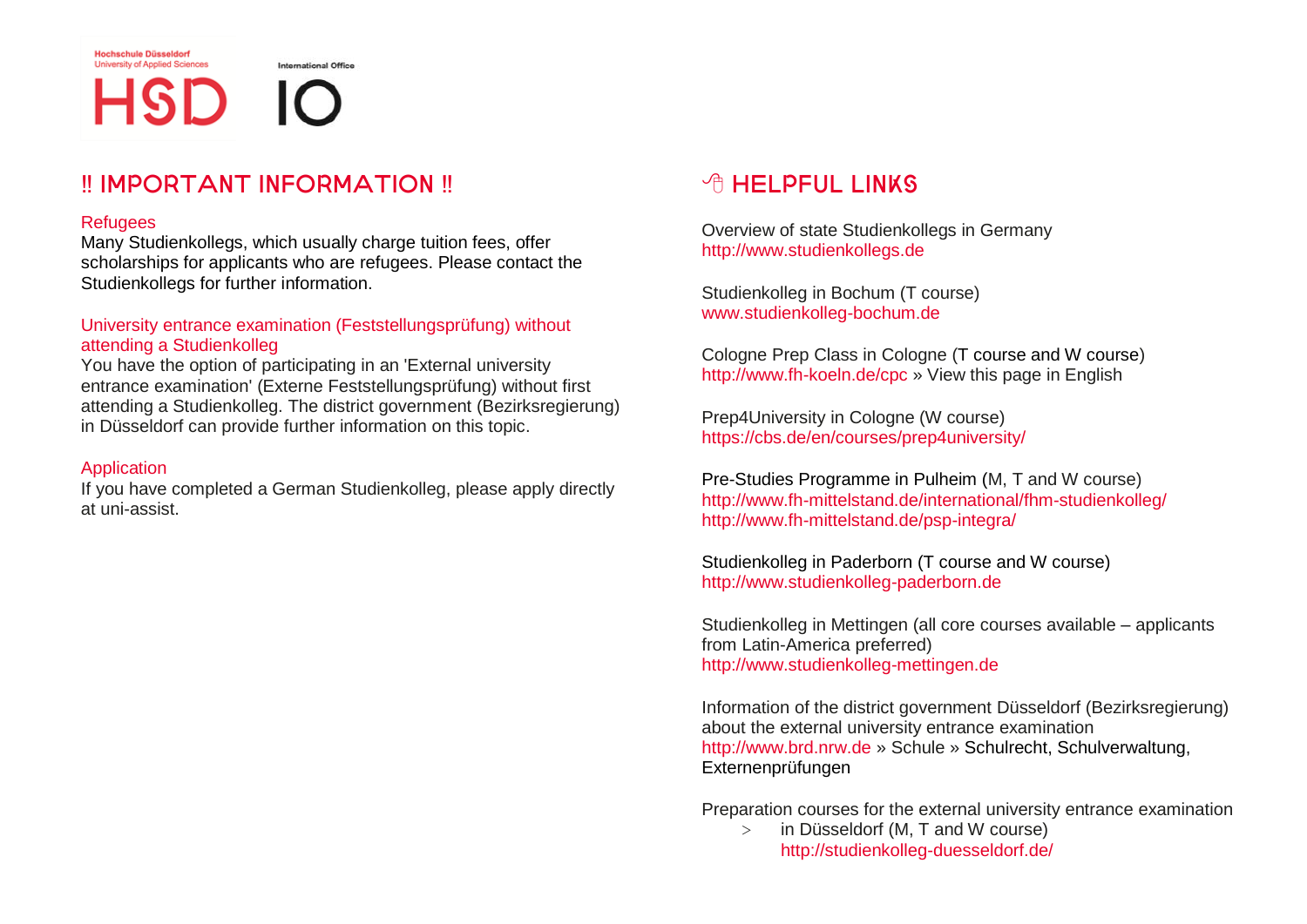HSD IO

International Office

## QUESTION 3: CAN I CONTINUE MY STUDIES in a higher semester?

In certain cases it is possible that courses completed at a university abroad can be counted as credits towards a Bachelor's or Master's degree at Hochschule Düsseldorf. You can then begin in a so-called 'higher semester' (höheres Fachsemester), so you do not have to restart your studies in the first semester.

You need to have studied successfully for at least one semester (30 ECTS).

However, starting in a higher semester is not possible if the study time that you wish to have credited was required for your university entrance qualification (according to www.anabin.kmk.org).

### **For example:**

Graduates of a Moroccan school leaving certificate (Baccalauréat de l'Enseignement Secondaire) must have studied successfully for one year in their current field of study in order to start directly at German universities. This first year of study cannot be counted as credits towards a study programme at Hochschule Düsseldorf. Only further periods of study could be accepted.

In a first step, you can check whether the study credits you wish to have recognized are offered at Hochschule Düsseldorf for your desired study programme. You can refer to the respective examination regulations and module handbooks for this purpose. They can be found on the faculty's websites.

### In which cases do I have to apply for a higher semester at uni-assist?

o You have a foreign university entrance qualification and your previous study credits were earned at a foreign university.

### In which cases do I have to apply for a higher semester directly at Hochschule Düsseldorf?

- o You have a German or foreign university entrance qualification, your previous study credits were earned at a German university and you now wish to transfer into the same subject at Hochschule Düsseldorf (change of study venue/ Studienortwechsel).
- o You have a German university entrance qualification and your previous study credits were earned at a foreign university.

## ‼ Important information ‼

Certain study programmes have restrictions for admission to a higher semester. It is therefore possible that no vacancies are available for higher semesters in these programmes. This can only be established after the application deadline!

An applicant for a higher semester has to meet the same admission requirements as an applicant for the first semester (e.g. internship, aptitude test, etc.).

Whether you can be admitted for a higher semester is individually determined on the basis of your credentials – this applies equally to German and international applicants.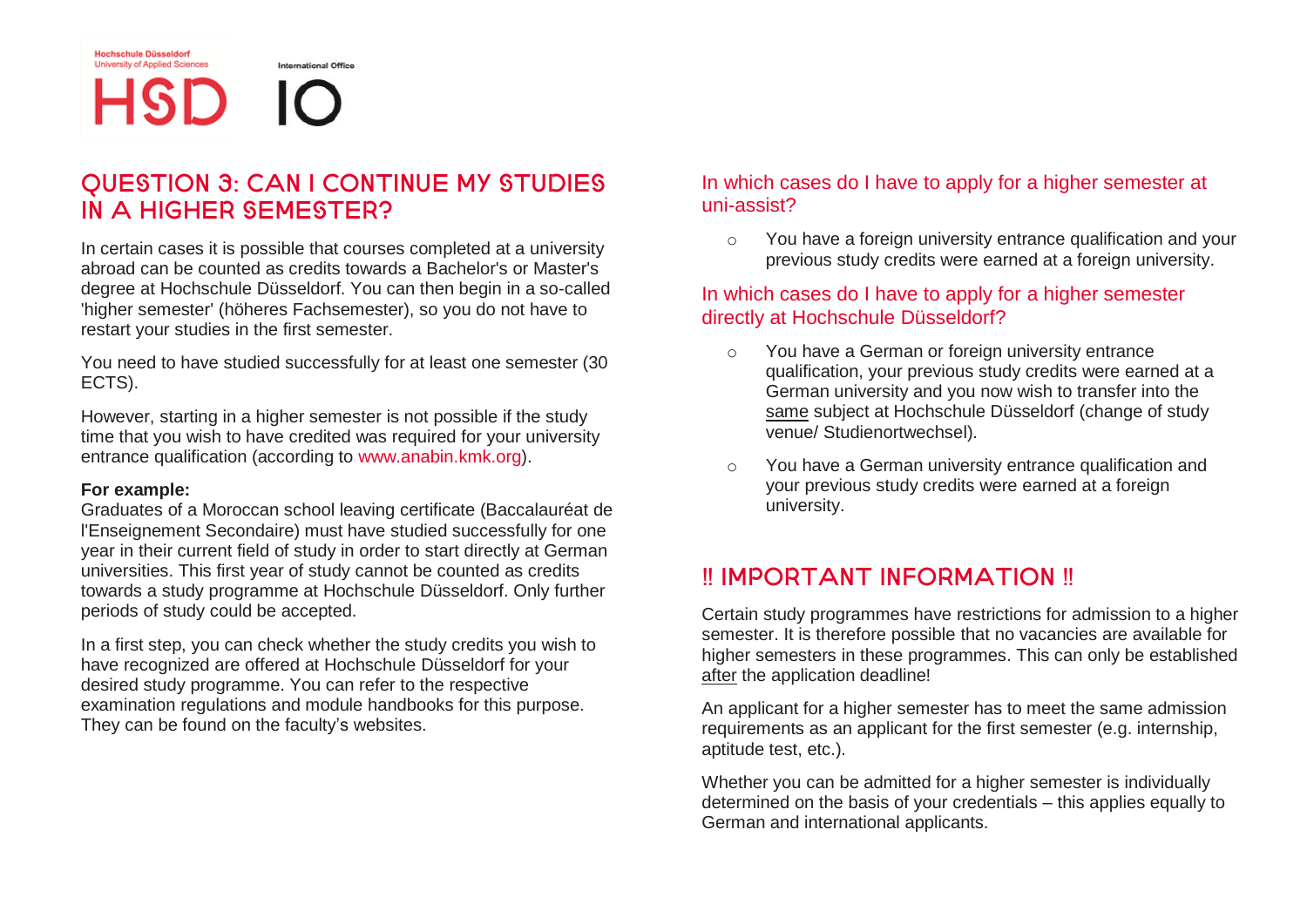**HSD** 

International Office

## Question 4: Do I have adequate German proficiency?

Most study programmes at Hochschule Düsseldorf are taught in German. Therefore you will need extensive German language knowledge in order to complete your studies successfully. Your language proficiency will need to be certificated.

This does not apply for the master study programme in Mechanical Engineering, which is taught in English.

### Which language certificates will be accepted?

- $\checkmark$  DSH-2 or DSH-3
- $\checkmark$  TestDaF examination from TestDaF Institute with at least level 4 in all four examination parts
- $\checkmark$  Feststellungsprüfung (university entrance examination) from a German Studienkolleg
- $\checkmark$  Abschlusszertifikat C 1.2 issued by Sprachforum Heinrich Heine, or Zertifikat C 1.2 issued by IIK
- $\checkmark$  telc Deutsch C1 Hochschule
- $\checkmark$  Deutsches Sprachdiplom Stufe II (DSD II) issued by the Ministry of Culture Conference (Kultusministerkonferenz)
- Goethe-Zertifikat C2: Großes Deutsches Sprachdiplom issued by Goethe-Institute
- $\checkmark$  Kleines Sprachdiplom (KSD) or Großes Sprachdiplom (GSD) issued by Goethe-Institute
- Certificate Zeugnis der Zentralen Oberstufenprüfung (ZOP) issued by Goethe-Institute

Other language certificates (e.g. internal language examinations from other universities, C1 from Hartnackschule, or DAF-test from Dolmetscher Institut Münster or a German literature degree) will not be accepted!

When in doubt, please contact the language institute of your choice, or the International Office at Hochschule Düsseldorf.

Please note: You are not required to submit the German certificate along with your application, but at the time of your enrolment (Immatrikulation). **Please submit the certificate as a certified copy no later than September 30 (when enrolling for winter semester) or March 31 (when enrolling for summer semester).**

Hochschule Düsseldorf does not offer language examinations. We offer German preparatory courses for refugees only.

## $\circ$  Tip

Experience has shown that you will need one year of intensive course training to attain the required language proficiency when starting from scratch!

## *A* HELPFUL LINKS

TestDaF dates and preparation courses http://www.testdaf.de

German language course for refugees at HSD https://www.hs-duesseldorf.de/refugee-gueststudent

IIK Düsseldorf e.V. http://www.iik-duesseldorf.de

Sprachforum Heinrich Heine http://www.sprachforum.de/en/welcome/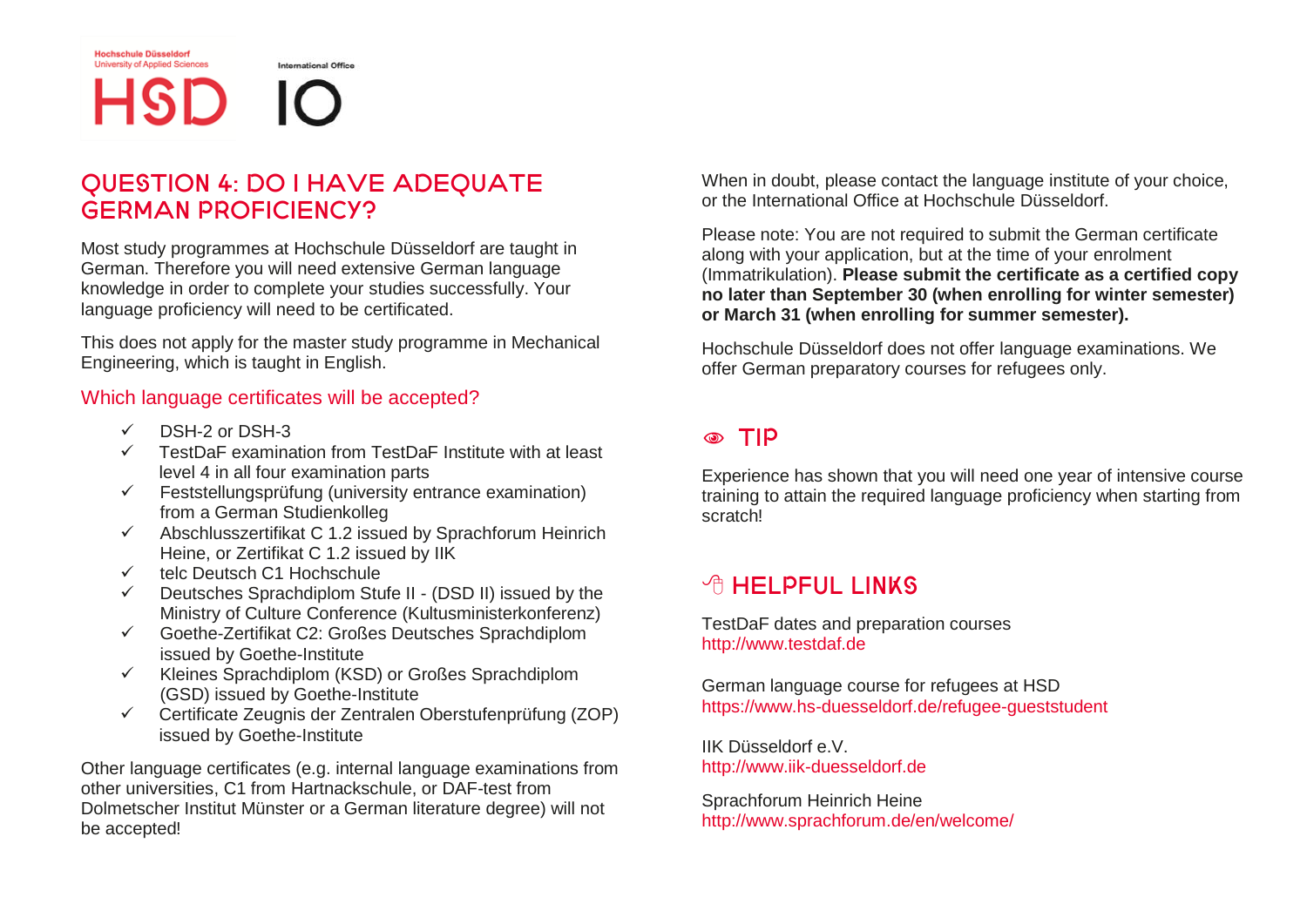**HSD** 

International Office

## Question 5: Do I meet the specific admission requirements?

Many study programmes at Hochschule Düsseldorf have additional admission requirements that need to be met, e.g. an artistic-design aptitude test, an internship, a minimum grade, or additional language proficiency (English).

### Which study programmes require a prior internship?

Almost all bachelor and some master study programmes require a subject-related preparatory internship. Please check this on the specific study programme websites. Link provided in 'Helpful Links'.

For the study programmes B.A. Architecture & Interior Architecture, B.A. New Craft Object Design and B.Eng. Audio & Video it is required that the internship must have been completed by the time of enrolment (Immatrikulation). For these programmes the internship certificate can be submitted no later than September 30 (for winter semester intake) or March 31 (for summer semesters intake).

The required internship certificates for all other study programmes can be presented until the beginning of the 2nd-4th semester. Please check the precise deadline on the specific study programme websites. Link provided in 'Helpful Links'.

The internship certificate must be submitted as a certified copy. If the certificate is issued in a foreign language, it must be translated into German by a state-certified translator. Information on certifications can be found under question 9: *Which form must the submitted documents be in?*

### Which study programmes require passing an aptitude test?

An artistic-design aptitude test is required for B.Eng. Audio & Video as well as for all study programmes in the faculty of Architecture and Design.

Please note that you must register for the aptitude test at Hochschule Düsseldorf and Robert Schumann Hochschule (for B.Eng. Audio & Video) directly before officially applying via uni-assist. You have to pass the test first to be able to apply successfully.

If you have further questions concerning the aptitude test and/or the contents of the study programme, we also recommend making an appointment for a counselling with special focus on the study programme and its requirements. For this, please contact the student representatives (Fachschaft) of the faculty of Architecture and Design or the Student Advisory Service (Zentrale Studienberatung, ZSB)– please see 'Helpful Links'.

### Which study programmes require proficiency in English?

The study programmes that require certified English language proficiency are: B.A. International Management, all programmes in the faculty of Architecture, all master study programmes in the faculty of Business Studies and all master programmes in the faculty of Mechanical and Process Engineering.

Which certificates are accepted and until when these have to be provided, can be found on the study programme websites and in the examination regulations. Please see 'Helpful Links'.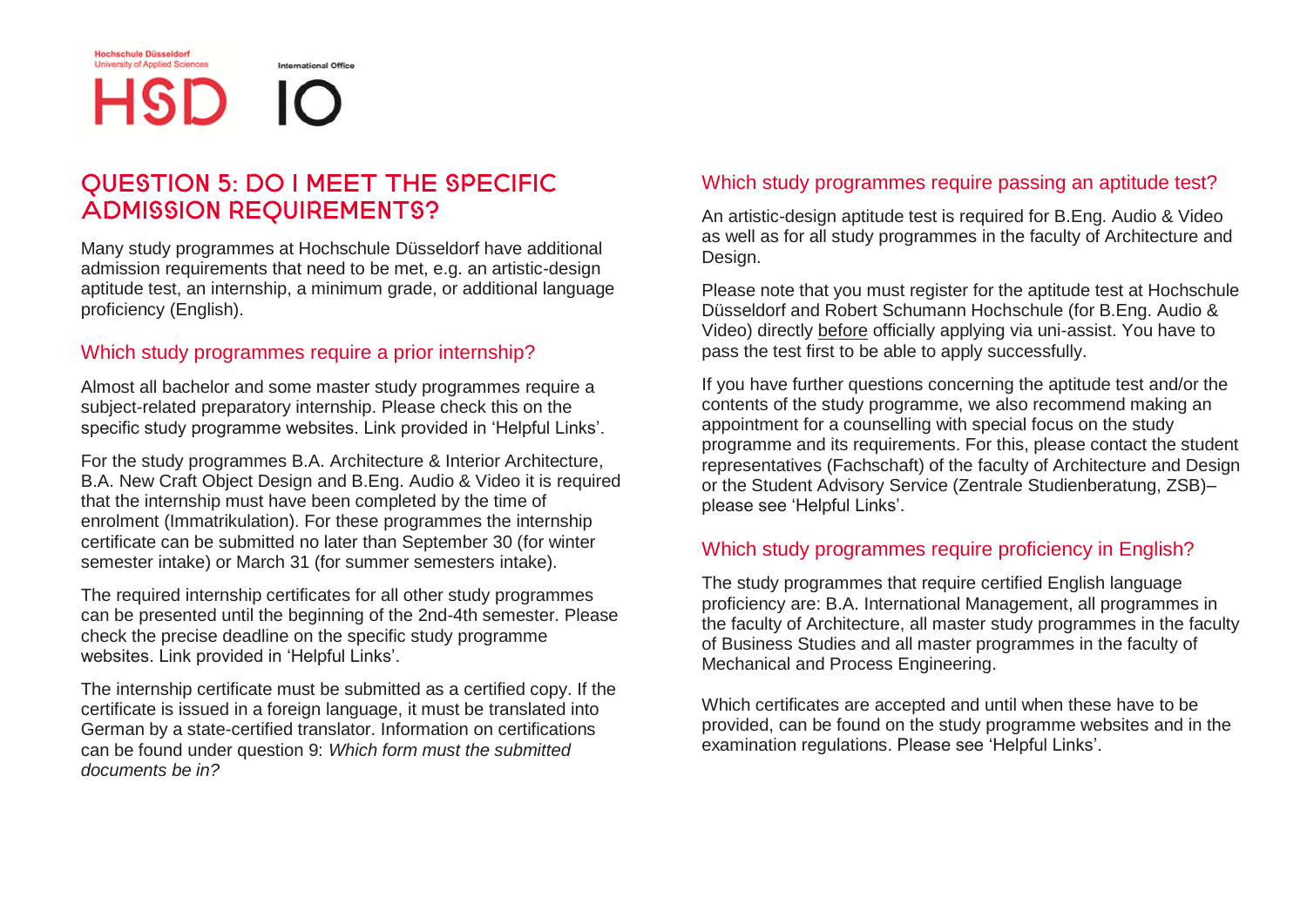**HSD** 

International Office

 $\mathsf{I}\mathsf{O}$ 

## ‼ Important information ‼

For some master study programmes further admission requirements will be checked using special additional application forms.

The respective form is available for download during the application process in the uni-assist portal.

You need to fill out the form and send it directly to the admission office at Hochschule Düsseldorf together with the documents mentioned in the form.

Special additional application forms need to be handed in for the following master study programmes:

M. A. Empowerment Studies,

M. A. Culture, Aesthetics, Media,

M. A. Social Work and Educational Science with a Focus on

Psychosocial Counselling,

M. A. International Management

M. A. Communication, Multimedia and Market Management.

## **A HEI PEIJI LINKS**

Entry requirements for bachelor and master study programmes at Hochschule Düsseldorf https://www.hs-duesseldorf.de/studyprogrammes https://www.hs-duesseldorf.de/studium/studierende/pruefungsordnung

Student Advisory Service http://hs-duesseldorf.de/ » English site » Support & Advice

Applying for the aptitude test in Architecture and Design [https://bewerbung.hs-duesseldorf.de](https://bewerbung.hs-duesseldorf.de/)

Applying for the aptitude test for B.Eng. Audio and Video http://www.rsh-duesseldorf.de/

Student representatives Faculty of Architecture http://pbsa.hs-duesseldorf.de/fachschaft\_architektur

Student representatives Faculty of Design http://pbsa.hs-duesseldorf.de/fachschaft\_design

Student representatives Faculty of Media https://fachschaftmedien.de/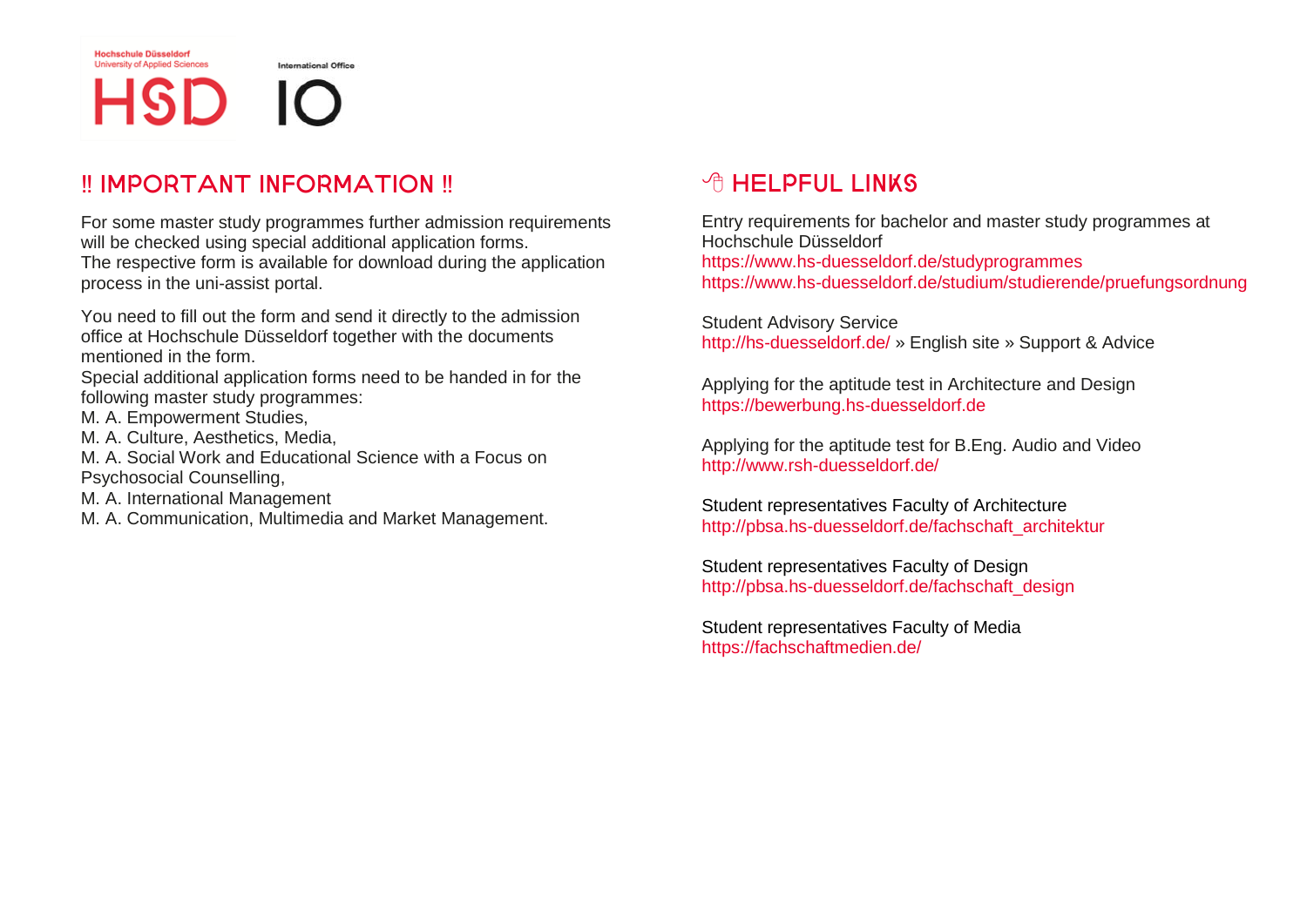HSD IO

International Office

## Question 6: Which special requirements do I have to consider WHEN APPLYING FOR AN ADMISSION restricted bachelor study programme?

The admission procedure for all admission restricted (NC) bachelor study programmes at HSD is organized via the dialogue-oriented service procedure (DoSV). The DoSV coordinates the allocation of study places for admission restricted bachelor programmes for all participating universities.

The DoSV is an additional, mandatory step in the application process, aiming to optimise the allocation of study places.

### How can I participate in the DoSV?

- o Register yourself at www.hochschulstart.de.
- o Write down your BID (applicant identification number) and BAN (applicant authentication number), which you will receive with the registration.
- o Hand in an application at uni-assist or Hochschule Düsseldorf according to your prerequisites (see question 6: 'How do I apply?') Please name your BID and BAN number in this application.
- o After the application deadline has passed phase 1 of the DoSV starts. In this 'coordination phase 1' you have the possibility to create a ranking list in your account at Hochschulstart. You can organize your applications for the different study programmes and universities according to your priorities.
- o During the 'coordination phase 1' you will be informed about admission offers. You can either accept an offer or wait for an admission from another university. **Caution: If you accept an admission at this time, all other applications and admission offers from other universities will be deleted!**
- $\circ$  If you do not prioritize your applications actively, they will be ranked automatically according to the time of submission. The application which has been submitted first will get the first position on the list.
- o In the following 'decision phase' you have to accept an admission offer.

**Please note:** This phase lasts only a few days. Again: If you accept an admission, all other applications and offers will be deleted!

o If by the end of the 'decision phase' no admission has been accepted, the best offer, according to your ranking list, will be accepted automatically.

**Please note:** The determining factor of the admission process is the grade average (NC). If your grade average is not high enough, there is a possibility that you do not get an admission offer at all.

o Once you have accepted a study place, you will receive an admission letter and enrolment information from the respective university. Hochschule Düsseldorf will provide those documents in the HSD online-application portal.

### Which documents do I need to send?

You do not need to send any documents to Hochschulstart.

### What are the application fees for the DoSV?

You do not need to pay any fees to participate in the DoSV.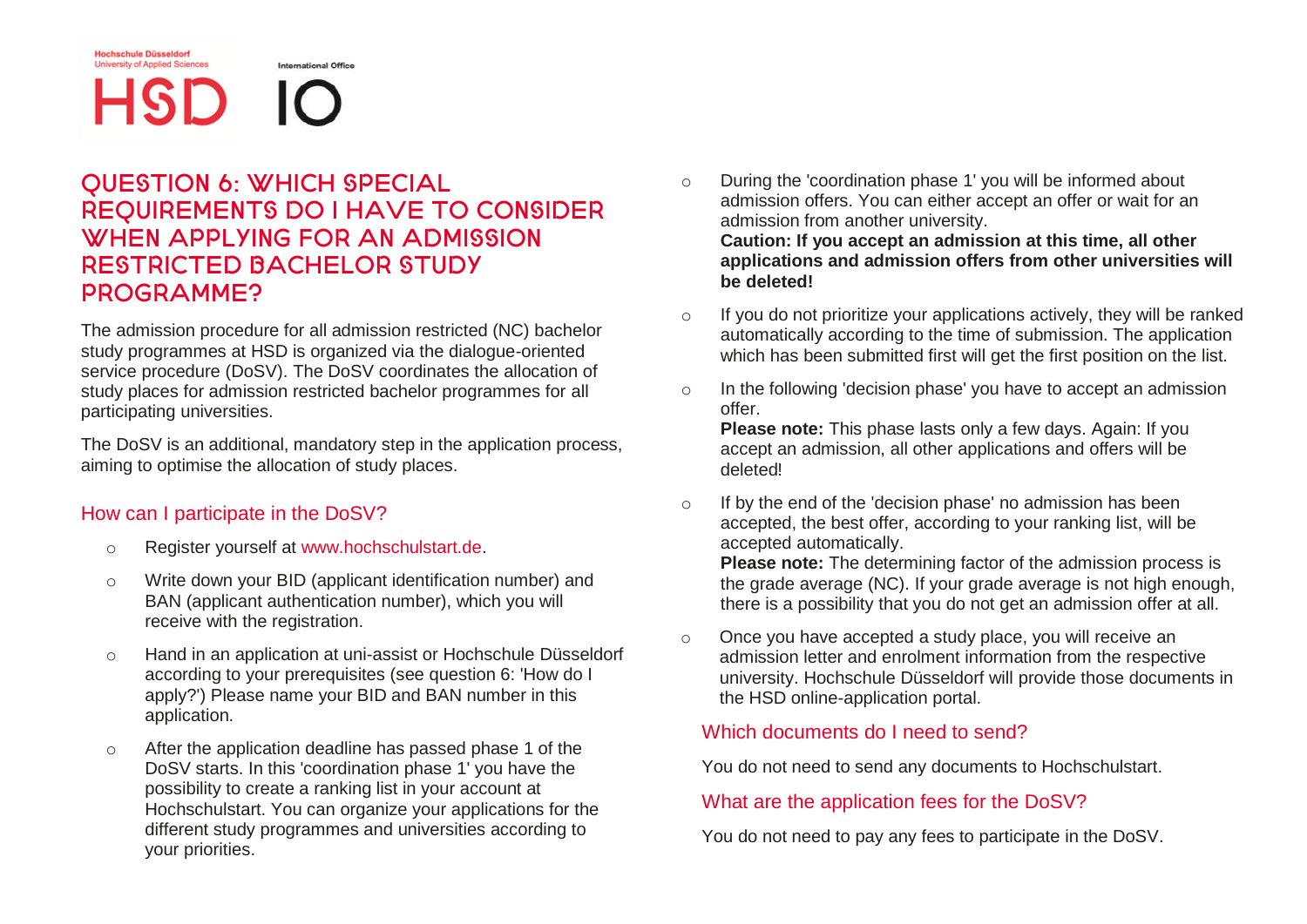International Office

## ‼ Important information ‼

Please read the information about the DoSV, which can be found on the websites of Hochschule Düsseldorf and Hochschulstart, carefully. Please pay attention to the application deadlines.

Please check your accounts at Hochschulstart and uni-assist/ Hochschule Düsseldorf regularly during the entire application process.

**The DoSV process is not required if your citizenship is from outside of the European Union and you do not have a German university entrance qualification.**

**The DoSV process is not required if you apply for a higher semester.**

## **A HEI PEIJI LINKS**

**Hochschulstart** 

http://www.hochschulstart.de » » Registration and application

Hochschule Düsseldorf http://www.hs-duesseldorf.de/application » Dialogue-oriented service procedure - DoSV

### Tip

You can find a list of helpful videos on the Hochschulstart website that will show you how to operate the portal and the different steps of an application.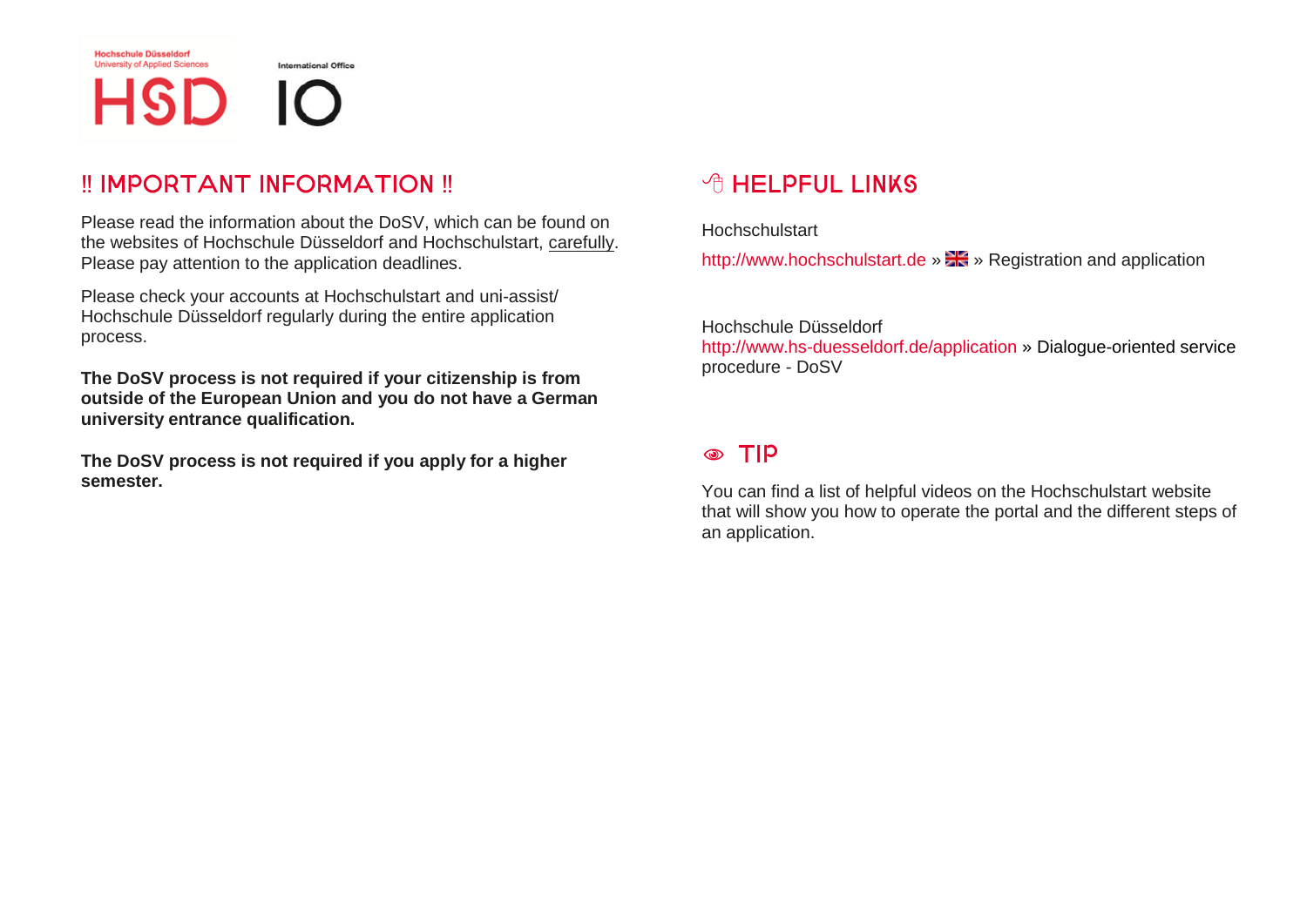**HSD** 

International Office

## Question 7: Which special requirements do I have to consider as an applicant from China, Vietnam OR MONGOLIA?

All applicants from China, Vietnam and Mongolia need to hand in an APS certificate for a successful application. The academic test centre (Akademische Prüfstelle, APS) is a service centre that reviews and verifies the certificates of all applicants from China, Vietnam and Mongolia. The APS also checks whether or not an applicant fulfils the requirements for studying in Germany and interviews them.

### How can I sign up for the APS-test procedure?

Students from…

- o China register online at www.aps.org.cn » Anmelden
- o Vietnam register via mail
- o Mongolia register in person at the APS test centre in Ulan Bator.

You can find out what documents need to be handed in at the different test centre websites.

### What are the fees for the APS-test procedure?

The fee for the APS-test procedure is…

- o in China usually 2.500 RMB (this fee already includes the fee for a visa needed to study in Germany)
- o in Vietnam usually 150 USD
- o in Mongolia usually 500.000 MNT.

### How long does the APS-test procedure take?

The APS procedure can take up to several months. Therefore please inform yourself about deadlines and requirements as soon as possible.

## ‼ Important information ‼

### For applicants from China:

In case you apply with a preliminary APS certificate, you need to hand in the updated and final APS with your enrolment papers. Preliminary means, that your APS certificate does not include the evaluation of your completed university degree.

If, in that case, you do not hand in an updated APS certificate with your enrolment papers, you cannot be enrolled at Hochschule Düsseldorf and start your study programme, even if you fulfil all other requirements!

## **A HELPFUL LINKS**

APS academic test centre (Akademische Prüfstelle) Beijing, China https://www.aps.org.cn » Verfahren und Services Deutschland

APS academic test centre (Akademische Prüfstelle) Hanoi, Vietnam http://www.hanoi.diplo.de » Themen » Kultur und Bildung » Akademische Prüfstelle (APS) in Vietnam

APS academic test centre (Akademische Prüfstelle) Ulan Bator, Mongolei http://www.ulan-bator.diplo.de/aps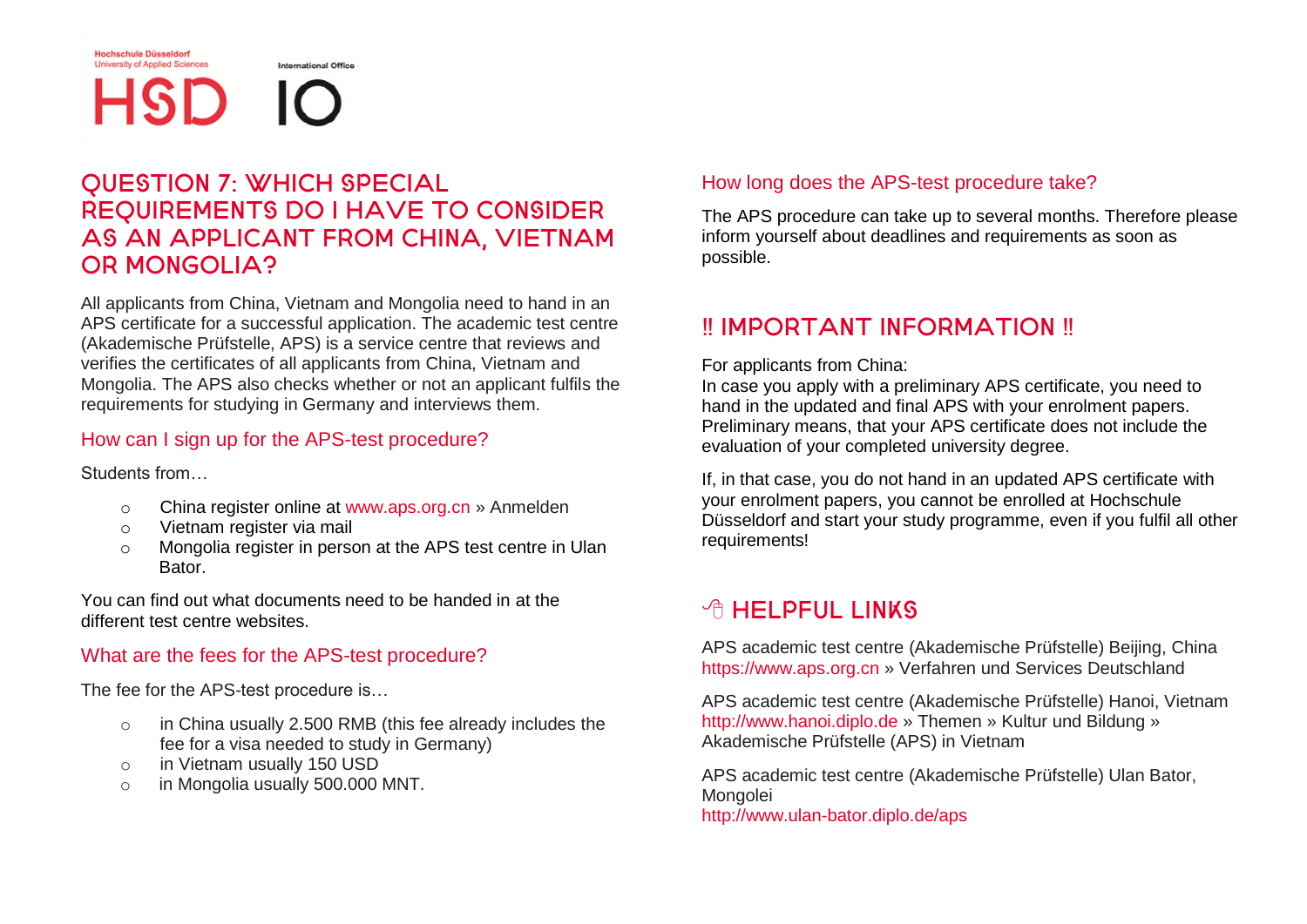International Office

# HSI

## QUESTION 8: HOW DO I APPLY?

It depends on various requirements where you need to apply. Please read the following information carefully to see whether you need to apply via:

### **8.1. uni-assist or 8.2. Hochschule Düsseldorf**

**Feel free to contact the International Office if you have any questions.**

### 8.1. Application via uni-assist

The university application service for international students (uni-assist e.V.) supports international students with their application at German universities.

In the following cases, please apply via uni-assist:

You have…

| a foreign school leaving certificate (A-levels, Baccalaureate, etc.)<br>٠<br>a foreign nationality<br>>> and are applying for a <b>bachelor study programme</b>                                                           |  |
|---------------------------------------------------------------------------------------------------------------------------------------------------------------------------------------------------------------------------|--|
| a foreign school leaving certificate, which has not been recognised by the<br>Düsseldorf District Government (Bezirksregierung)<br>٠<br>a German nationality<br>>> and are applying for a <b>bachelor study programme</b> |  |
| a foreign school leaving certificate (A-levels, Baccalaureate, etc.)<br>٠<br>passed the <b>Studienkolleg</b> or the 'Externe Feststellungsprüfung'<br>>> and apply for a <b>bachelor study programme</b>                  |  |

| a foreign school leaving certificate<br>studied at a foreign university<br>>> and are applying for a higher semester                                        |
|-------------------------------------------------------------------------------------------------------------------------------------------------------------|
| a German or foreign school leaving certificate<br>a foreign university diploma (bachelor, diploma etc.)<br>>> and are applying for a master study programme |
| a foreign school leaving certificate<br>studied at a German university<br>>> and want to apply for a different study programme<br>(Studiengangwechsel)      |

### 8.1.a. How do I apply via uni-assist?

Start collecting information well in advance, give yourself enough time for the application, compile the application documents with care, and send your application documents well in advance to ensure that your application is successful!

We highly recommend that you first read the information on the internet pages of uni-assist, primarily the sections 'Apply in 6 steps' as well as the FAQ.

- o Register at the uni-assist online portal for applicants, fill in your application form and submit it electronically to uni-assist (www.uni-assist.de/en » Apply online » To the online portal)
- o Send all relevant documents via postal mail to uni-assist.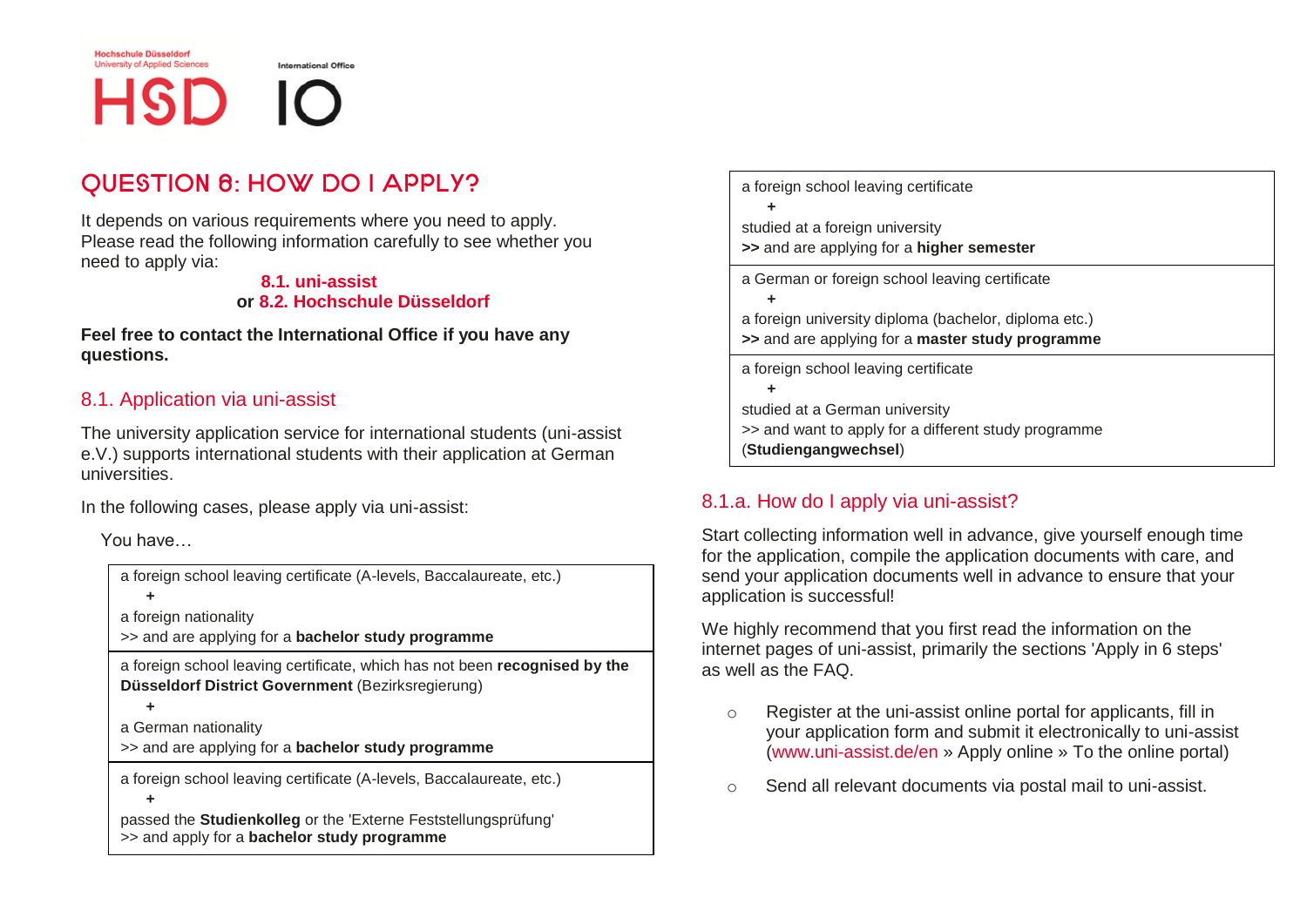International Office

### 8.1.b. Which documents do I need to send to uni-assist?

You will need to send the following documents to uni-assist in Berlin:

- $\checkmark$  School leaving certificate and any applicable university entrance examinations (certified copy of original language **and** certified copy of translation)
- $\checkmark$  Certificate of the Studienkolleg and Feststellungsprüfung (only for graduates of a Studienkolleg; certified copy)
- $\checkmark$  Documentation for any previously earned study credits from a foreign university and your university degree certificate. including transcripts with an overview of subjects and grades of your entire academic career (certified copy of original language **and** certified copy of translation)
- $\checkmark$  Certificate of the successfully completed aptitude test (only for study programmes in architecture and design; simple copy)
- $\checkmark$  English language certificate (only for B.A. International Management, any master study programme in the Faculty of Business Studies and any master study programme in the Faculty of Mechanical and Process Engineering; certified copy)
- $\checkmark$  Original APS certificate (only for applicants from China, Vietnam, Mongolia; please see 'Which special requirements do I have to consider as an applicant from China, Vietnam or Mongolia?')
- $\checkmark$  A copy of your passport (simple copy of the page with your personal information)
- Receipt of the payment/transfer of the processing fee as a simple copy

 $\checkmark$  BID- and BAN-number (only for EU citizens applying for admission restricted (NC) bachelor study programmes; please see 'Which special requirements do I have to consider when applying for an admission restricted bachelor study programme?')

### 8.1.c. Which form must the submitted certificates/diplomas be in?

Unless the original documents are issued in English, a sworn translator must translate foreign language certificates / diplomas into either German or English. You will need to submit copies of the original certificates/diplomas (in their original language) and copies of the translations of these certificates/diplomas.

Please submit your certificates/diplomas and the translations thereof as certified copies. **Do not submit originals of your certificates!**

Internship certificates must be translated into German and submitted as certified copies as well.

Detailed information on certifying documents is available under the main chapter: *Which form must the submitted certificates/diplomas be in?*

### 8.1.d. Where do I need to send my application documents?

uni-assist e.V. D- 11507 Berlin Germany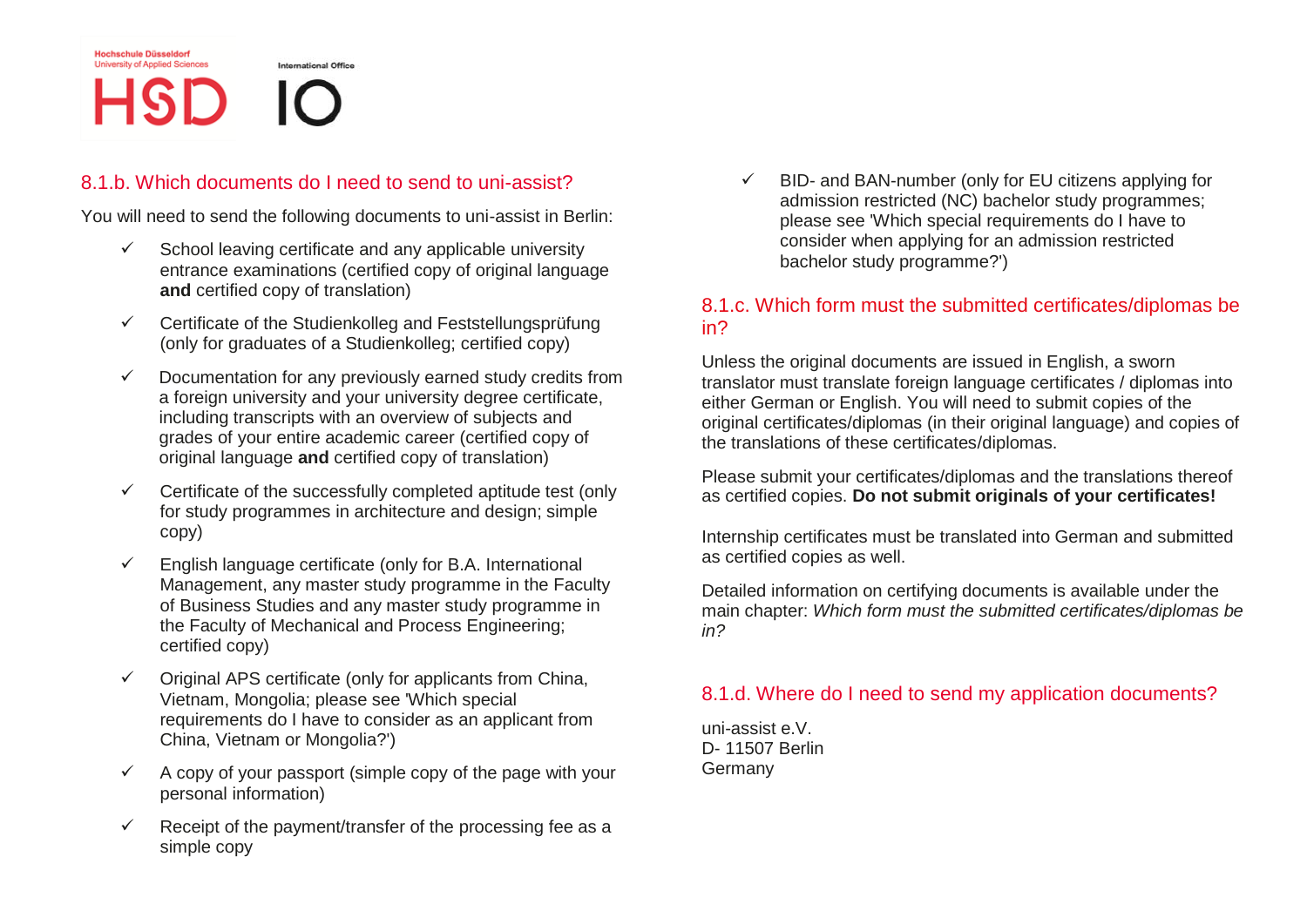**HSD** 

International Office

 $\mathsf{I}\mathsf{O}$ 

### 8.1.e. When do I need to send my application documents to uni-assist?

The application period for first semester intake for study programmes with **restricted admission**:

- o Mid-November until January 15 for summer semester
- o Mid-May until July 15 for winter semester

The application period for first semester intake for study programmes with **unrestricted admission**:

- o Mid-November until February 15 for summer semester
- o Mid-May until August 15 for winter semester

The application period for **higher semester** intake:

- o Mid-February until March 15 for summer semester
- o Mid-August until September 15 for winter semester

Your complete application (incl. all required documents in their required form) have to be submitted to uni-assist before the application deadline. The date of receipt of the documents by uniassist, and not the date posted, is relevant. Missing documents can only be submitted before the application deadline.

### 8.1.f. What are the application fees?

| One applications costs      | EUR 75. |
|-----------------------------|---------|
| Each additional application | EUR 30. |

Uni-assist's bank details as well as further information concerning payment options can be found at www.uni-assist.de/en » How to apply» Pay all fees.

Please note, that your bank might charge you additional fees for international money transfers.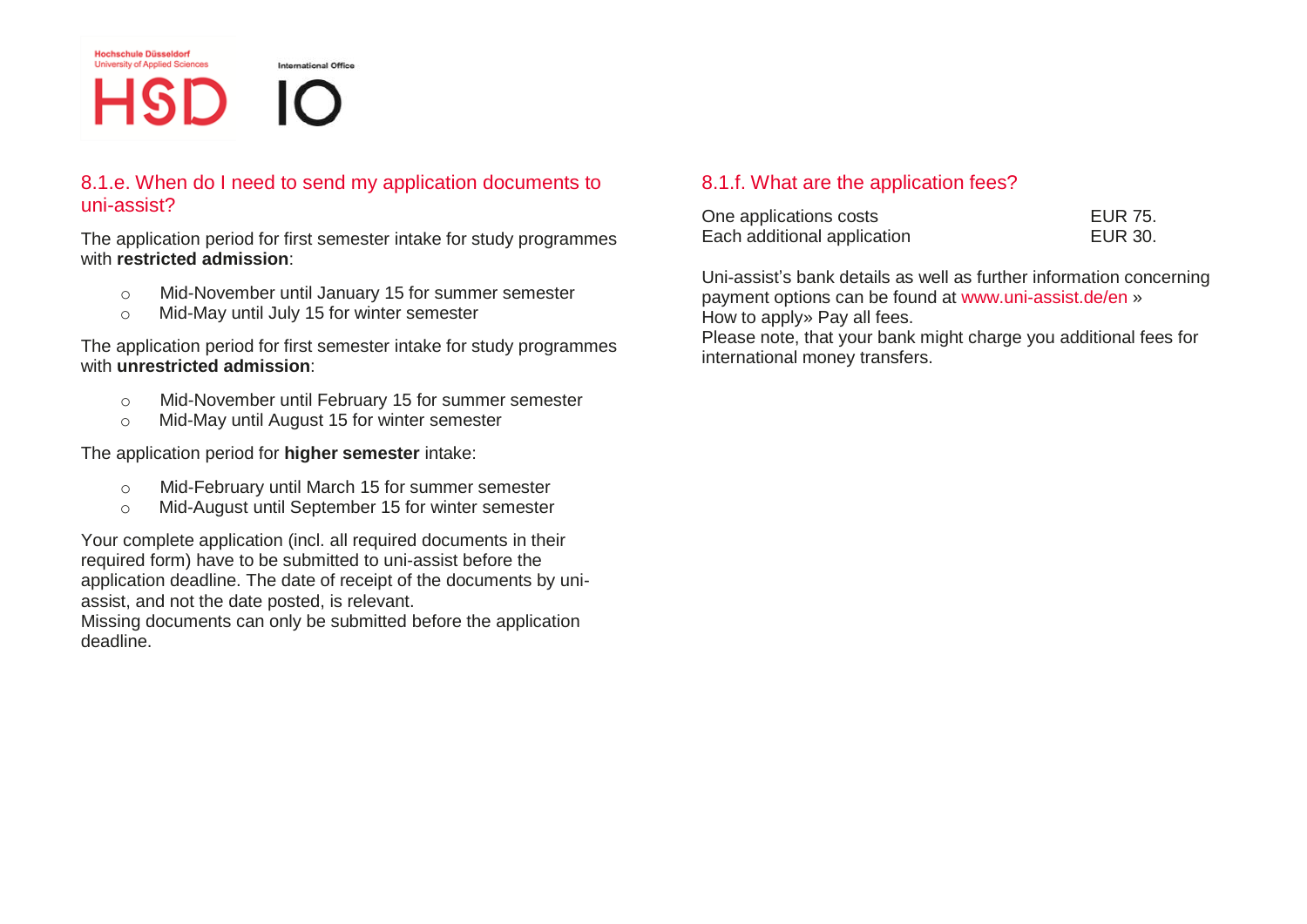International Office

## ‼ Important information ‼

Special additional application forms need to be handed in for the following master study programmes:

M. A. Empowerment Studies,

M. A. Culture, Aesthetics, Media,

HSD IO

M. A. Social Work and Educational Science with a Focus on Psychosocial Counselling,

M. A. International Management,

M. A. Communication, Multimedia a. Market Management. Please see 'Do I meet the specific admission requirements?'

Uni-assist recommends applying as soon as possible, at least 6 weeks before the application deadline.

Uni-assist will try – but is not obligated – to inform you in time, in case your application documents were received incomplete or late. Only if you submit your application sufficiently early (6 weeks before deadline), uni-assist can generally inform you with sufficient notice.

You can use the applicant's online portal to check the processing status of your application or to get in touch with uni-assist at any time.

Your application is only valid for one semester. If you intend to apply again in the following semester, you will need to submit a new application form and pay the application fee once again. Uni-assist keeps your documents for one year after you applied, so you do not have to send again anything uni-assist already received with your previous application.

You can apply for a maximum of 3 study programmes at HSD.

## **A HEI PEIJI LINKS**

Applying step by step via uni-assist e.V. https://www.uni-assist.de/en/ » Apply in 6 steps

Uni-assist online portal for applicants https://www.uni-assist.de/en/ » Apply online » To the online portal

Information on certified copies Please note: HSD does not accept certification from churches or student governments (AStA) https://www.uni-assist.de/en/how-to-apply/ » assemble your documents » certified copies and translations

Database of sworn translators and interpreters http://www.dolmetscher-uebersetzer.nrw.de » Englische Seite

Information on fees and payment for uni-assist e.V. https://www.uni-assist.de/en/how-to-apply/ » Pay all fees

Applying again https://www.uni-assist.de/en/ » Reapplying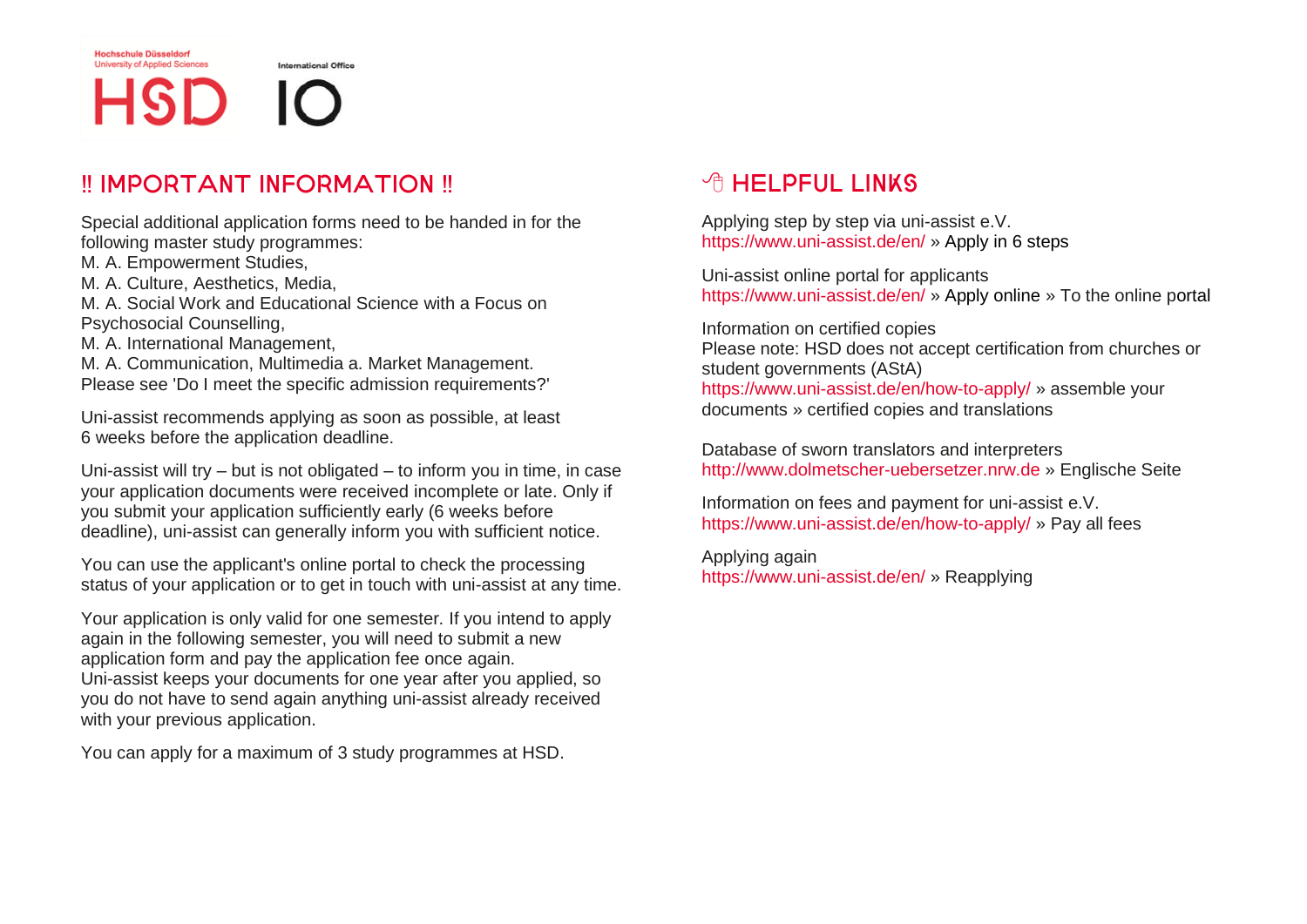International Office

# **HSD**

### 8.2. Application at Hochschule Düsseldorf

If any of the following cases apply to you, you should apply directly to HSD:

You have…

|                | a German secondary school leaving certificate (e.g. Abitur)      |
|----------------|------------------------------------------------------------------|
| 1              |                                                                  |
|                | an international citizenship                                     |
| $\overline{2}$ | the German Abitur from a German School Abroad                    |
|                | an international secondary school leaving certificate, which has |
|                | been recognised by the Düsseldorf District Government            |
| 3              | (Bezirksregierung) (including GPA transfer)                      |
|                | ٠                                                                |
|                | an German citizenship                                            |
|                | an international secondary school leaving certificate            |
|                |                                                                  |
| 4              | a previous German bachelor degree or Diplom                      |
|                | >> and want to apply for a master degree or a second bachelor    |
|                | degree (Zweitstudium)                                            |
| 5              | an international secondary school leaving certificate            |
|                |                                                                  |
|                | studied at a German university                                   |
|                | >> and want to apply for a <b>higher semester</b>                |
|                | a German secondary school leaving certificate                    |
| 6              |                                                                  |
|                | studied at an international university                           |
|                | >> and want to apply for a <b>higher semester</b>                |

### 8.2.a. How do I apply at Hochschule Düsseldorf?

The application at Hochschule Düsseldorf has to done via the onlineapplication portal: http://bewerbung.hs-duesseldorf.de

Applicants for admission restricted (NC) bachelor study programmes, please note the information in this brochure ('Which special requirements do I have to consider when applying for an admission restricted bachelor study programme?').

### 8.2.b. Which documents do I need to send?

- $\checkmark$  Applicants for a second degree (Zweitstudium) need to send their degree certificates and a motivation letter.
- $\checkmark$  Applicants for a higher semester need to send a current certificate of enrolment, which states the current study semester and study programme.
- $\checkmark$  Should any other documents be required, you will be informed about this during the online application process.

All documents need to be sent as certified copies. Foreign language certificates must be translated into German or English by a sworn translator.

### 8.2.c. Where do I need to send my application documents?

Hochschule Düsseldorf Studierenden Support - Zulassungsstelle Münsterstraße 156 40476 Düsseldorf Germany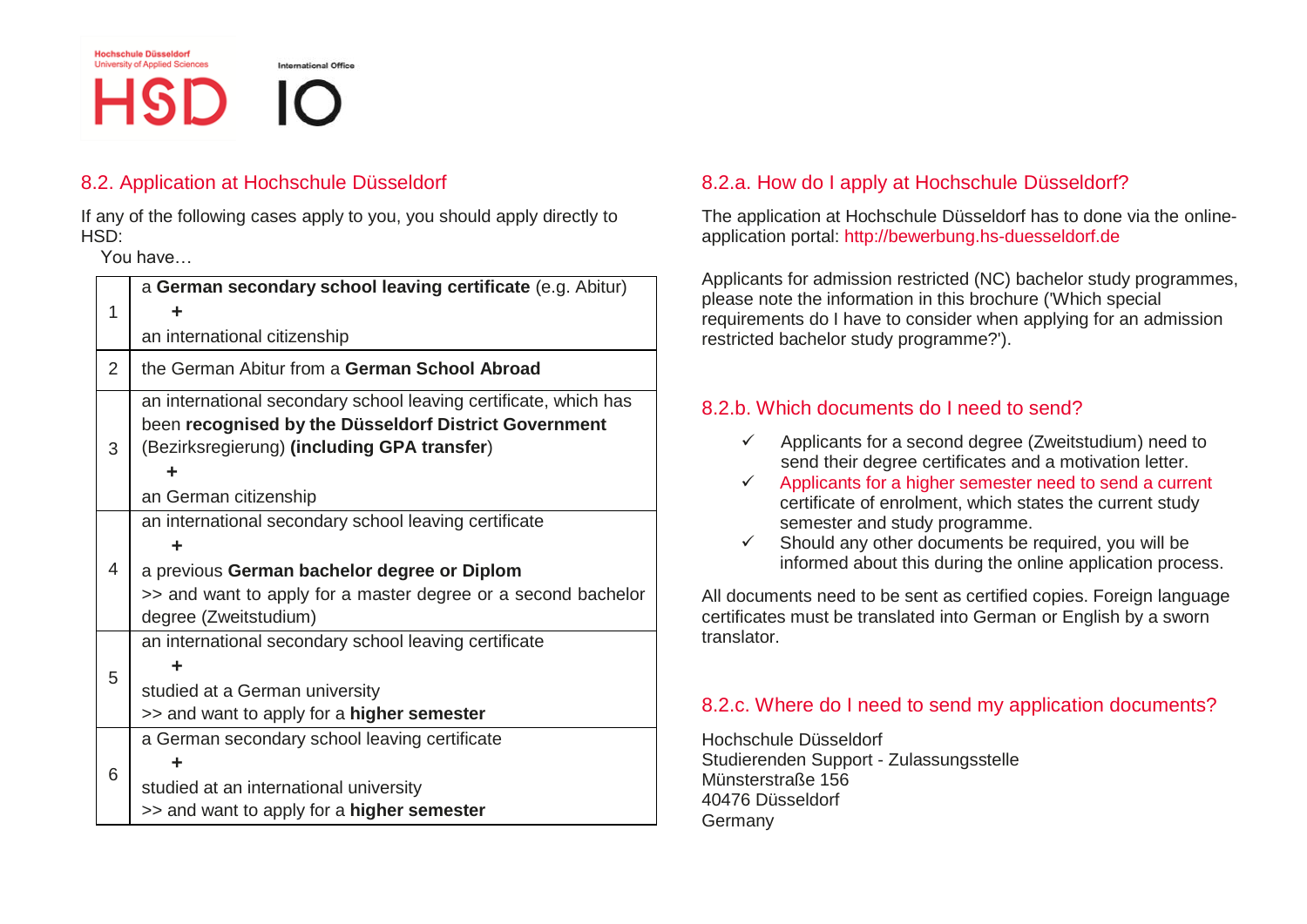International Office

### 8.2.d. When do I need to send my application to HSD?

The application period for first semester intake for study programmes with **restricted admission**:

- o Mid-November until January 15 for summer semester
- o Mid-May until July 15 for winter semester

The application period for first semester intake for study programmes with **unrestricted admission**:

- o Mid-November until a week before lectures start for summer semester
- o Mid-May until a week before lectures start for winter semester

The application period for **higher semester** intake:

- o Mid-February until March 15 for summer semester
- o Mid-August until September 15 for winter semester

### 8.2.e. What are the application fees?

An application directly at Hochschule Düsseldorf is free of charge.

## ‼ Important information ‼

German citizens, who have acquired their university entrance qualification in another country and want to apply at Hochschule Düsseldorf directly, must have their certificates accredited and GPA transferred to the German grading system by the Düsseldorf District Government (Bezirksregierung).

If your school certificates have been officially accredited by the district government (Bezirksregierung) (case 3) or you want to apply for a higher semester with credits from a German university, please select in the HSD-application portal that you have received a German university entrance qualification (Hochschulzugangsberechtigung).

## *A* HELPFUL LINKS

Online application at Hochschule Düsseldorf http://bewerbung.hs-duesseldorf.de

Information for a higher semester applicants www.hs-duesseldorf.de/studium » Studieninteressierte » Wechsel

Information of the district government (Bezirksregierung) Düsseldorf http://www.brd.nrw.de » Schule » Schulrecht, Schulverwaltung » Zeugnisanerkennung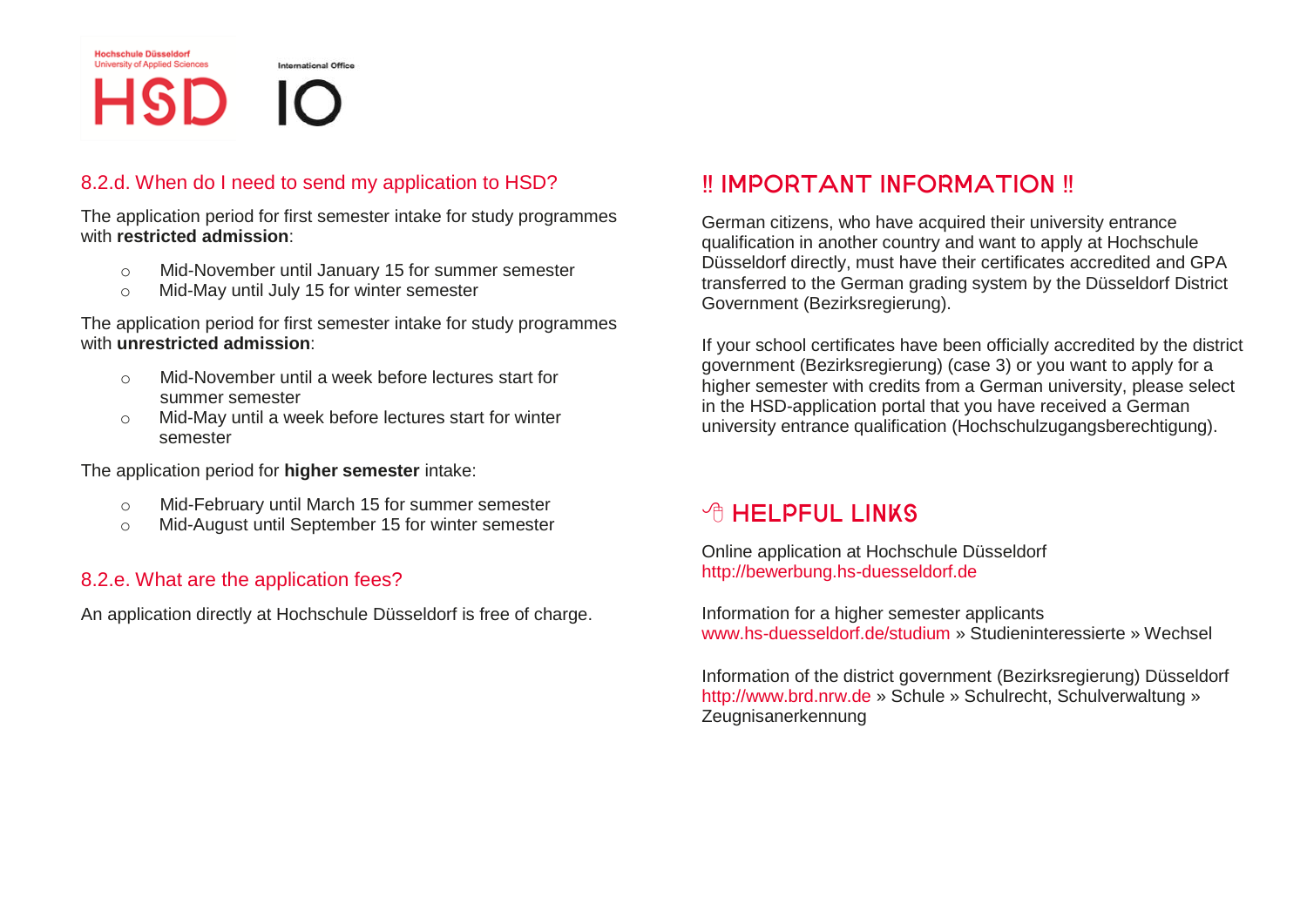International Office

## Question 9: Which form must the submitted documents be in?

Unless the original documents are officially issued in German or English, you need a certified translation of the foreign language certificates into either German or English.

Please make sure all submitted copies are certified. Never submit original documents!

### Standards for Certifications

Certifications must always contain an original official stamp ('Dienstsiegel'), a notation/attestation note certifying that the copy or duplicate is identical to the original document, and an original signature of the person certifying the document.

A simple copy or scan of your certified documents is not enough. uniassist only accepts a copy as certified, if it bears the original official stamp, attestation note and signature and is submitted in paper form.

The official stamp has a round or oval shape and contains an emblem. Certifications which only bear a stamp without emblem (only containing text) are not accepted.

Copies consisting of several pages, must clearly show that every page has been certified in the same process. To clearly show this, you have two possibilities:

o Have every single page certified separately. If you go for this option, make sure that your name is mentioned on each page of the original document. If your name is not mentioned on each page, your name must be included in the attestation note along with the reference to the type of document.

o Have all pages of the copy of your certificate certified together. If you go for this option, the official stamp must be visible on each page. So, you need to arrange the pages in such a way that each of them shows a part of the official stamp (see image below). In this case, the attestation note and signature need to be on only one of the pages.



o Exception: If a German notary certifies your document (sealed and tied together with a ribbon), a certification on only one of the pages is accepted.

If you have your documents certified outside of Germany, the following institutions can help:

- $\checkmark$  issuing schools and higher education institutions,
- $\checkmark$  your home country's ministry of education,
- German embassies,
- $\checkmark$  the embassy's culture department of the country from which the certificate originates,
- the public authorities and notaries authorised to certify documents in your home country.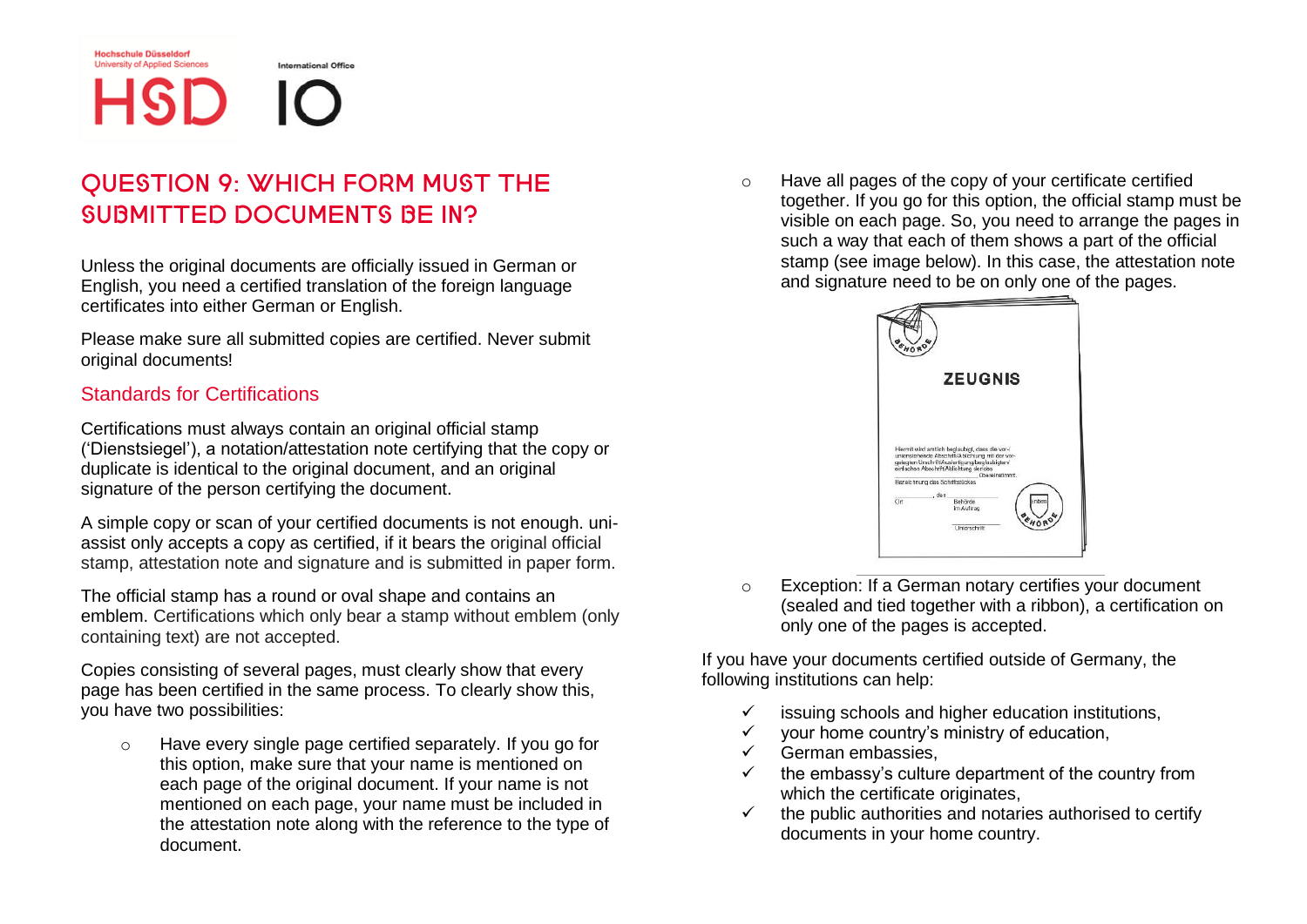International Office

In Germany, each public institution may certify document if they have

- $\checkmark$  local government administration,
- $\times$  parish offices.

an official stamp. For example:

**HSD** 

- $\checkmark$  local mayors or municipal administrator, city, town or district administrations, local citizen registration offices and town halls,
- $\checkmark$  courts and notaries.

The following are not allowed to certify documents:

- e.g. firms, corporations, associations and foundations which have an official stamp like banks, churches, insurances and student unions,
- **\*** translators and interpreters (Sworn translators can only certify their translations, but not any original documents.),
- **\*** tax consultants, auditors, lawyers or legal advisers,
- private individuals.

### Standards for Certified Translations

We accept translated certificates from:

- $\checkmark$  within Germany: sworn translators,
- $\checkmark$  the responsible department of the issuing school or higher education institution,
- $\checkmark$  outside of Germany: institutions authorised to produce sworn translations or translations accepted by court.

uni-assist cannot accept translations from translation agencies, which are not listed as sworn translators.

### Standards for the Language of Certificates

Submit copies of your certificates in their original language and of their translation into German or English.

Does your country officially issue certificates not only in your original language, but also in German or English? Then you do not need to submit a translation.

## ‼ Important information ‼

Copies of translations, as with copies of the original document, must also be certified.

Sworn translators may certify their own translations – but they are not allowed to certify documents in the original language.

Public institutions in Germany are authorised to certify documents in foreign languages – but they are not obliged to do so. If you do not find any public institution in Germany willing to certify your documents, please contact the embassy of your home country.

## $A$  HEI PFUL LINKS

Certifying copies https://www.uni-assist.de/en/how-to-apply » Assemble your documents

Translator database http://search.bdue.de/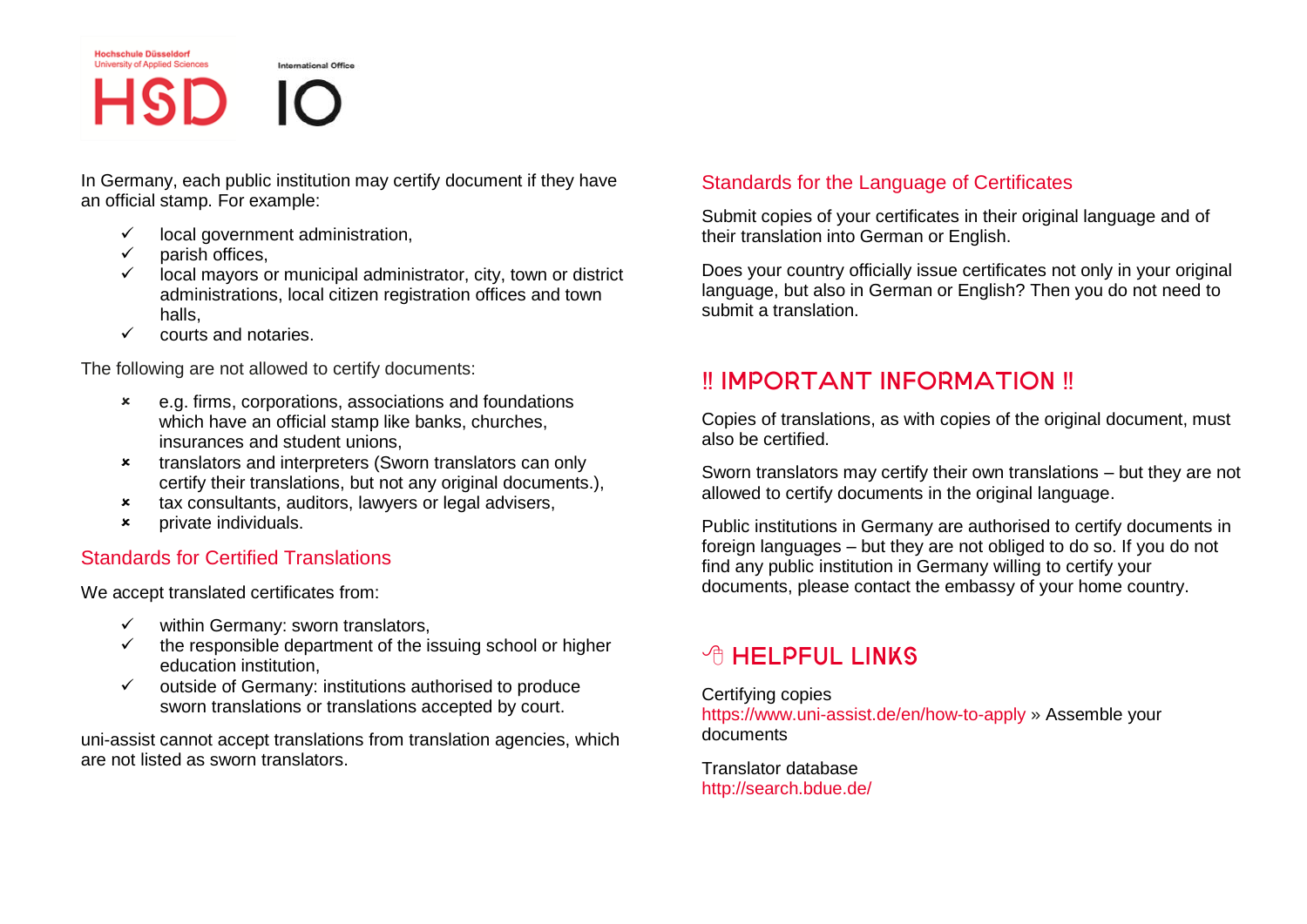**HSD** 

International Office

## Question 10: What happens after the application?

### If you have applied via uni-assist...

...your documents will be checked and processed by uni-assist in Berlin.

If your application does not meet all formal requirements, you will be informed by uni-assist and your documents will remain in Berlin. If the application deadline has already passed, you can only re-apply at a later point in time.

If your application is complete and meets all formal requirements, uniassist forwards your application to the admission office of Hochschule Düsseldorf. Uni-assist confirms this step in writing. You can use this letter to start applying for a visa (please see question 11: 'What type of visa do I need to enter Germany?').

If required, Hochschule Düsseldorf will then check your application based of further criteria and then carry out the admission procedure. You will receive an email with log-in details for the Hochschule Düsseldorf online-application portal, where you will later find your admission/rejection letter as a pdf file. It might take a few days until the log-in details have been generated and forwarded to you.

Approx. 3-6 weeks after the application deadline all admission processes will be completed. You will be informed via email as soon as an admission/rejection letter is available for you in the onlineapplication portal.

In case you receive an admission for Hochschule Düsseldorf, you will also find all relevant forms and information for enrolment there. Please pay attention to the enrolment deadline stated in the admission letter!

### If you have applied via HSD online application portal…

…approx. 3-6 weeks after the application deadline all admission processes will be completed. You will be informed via email, as soon as an admission/rejection letter is available for you in the onlineapplication portal.

In case you receive an admission for Hochschule Düsseldorf, you will also find all relevant forms and information for enrolment there. Please pay attention to the enrolment deadline named in the admission letter!

### In case you have participated in the DoSV at hochschulstart.de…

...you should check your online account at hochschulstart.de regularly after the application deadline has passed, to see and accept admission offers.

Once you have accepted an admission offer of Hochschule Düsseldorf at hochschulstart.de, you will find your admission letter and all relevant forms and information for enrolment in the Hochschule Düsseldorf online-application portal.

Please pay attention to the enrolment deadline stated in the admission letter!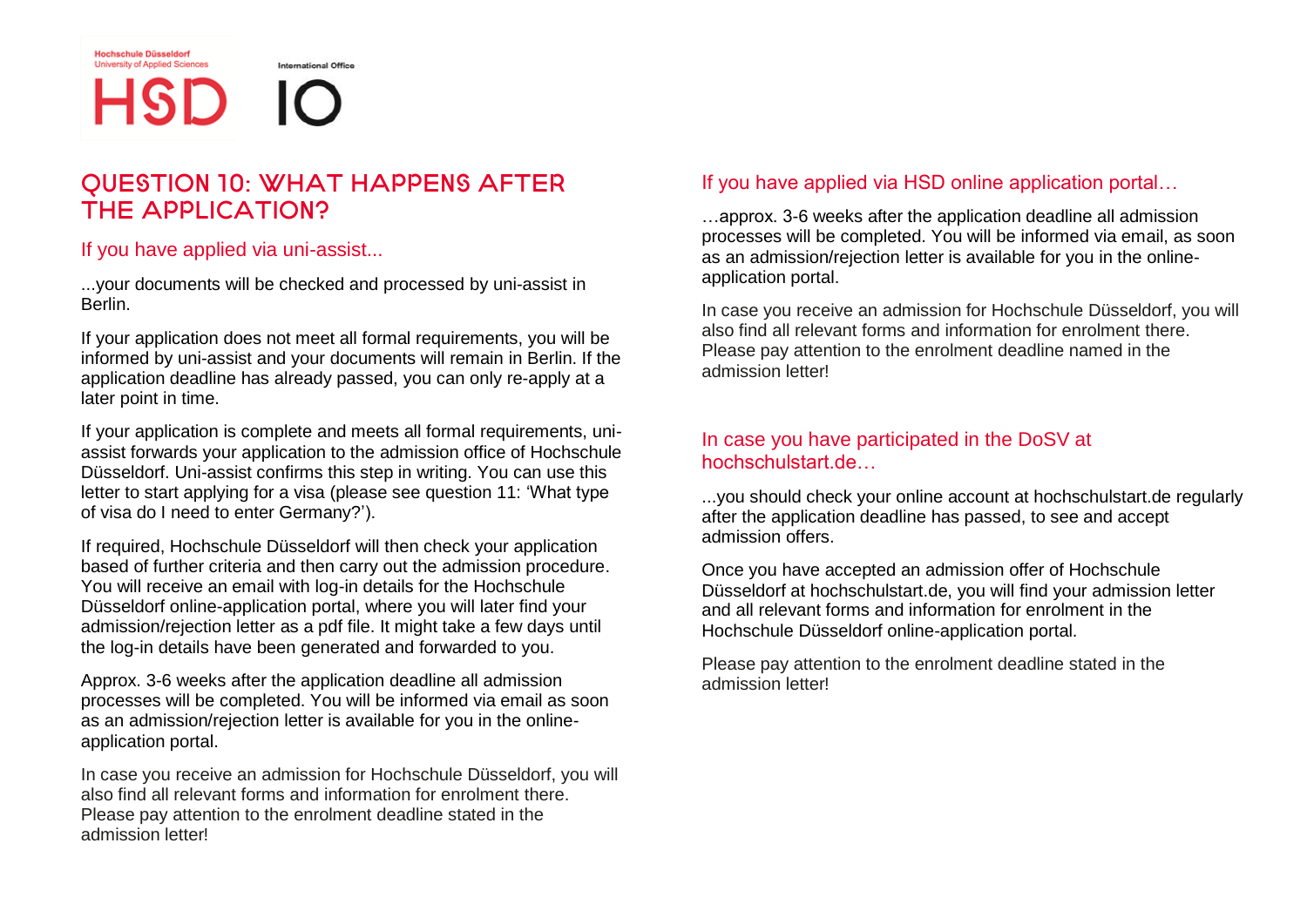**Hochschule Düsseldorf** nochschule Dusseldon<br>University of Applied Sciences

International Office

HSD IO

## *A* HELPFUL LINKS

Uni-assist – Frequently asked questions https://www.uni-assist.de/en/faqs/

online-application portal Hochschule Düsseldorf http://bewerbung.hs-duesseldorf.de » Meine Dokumente

Hochschulstart (DoSV) http://www.hochschulstart.de »» Application portal » Log in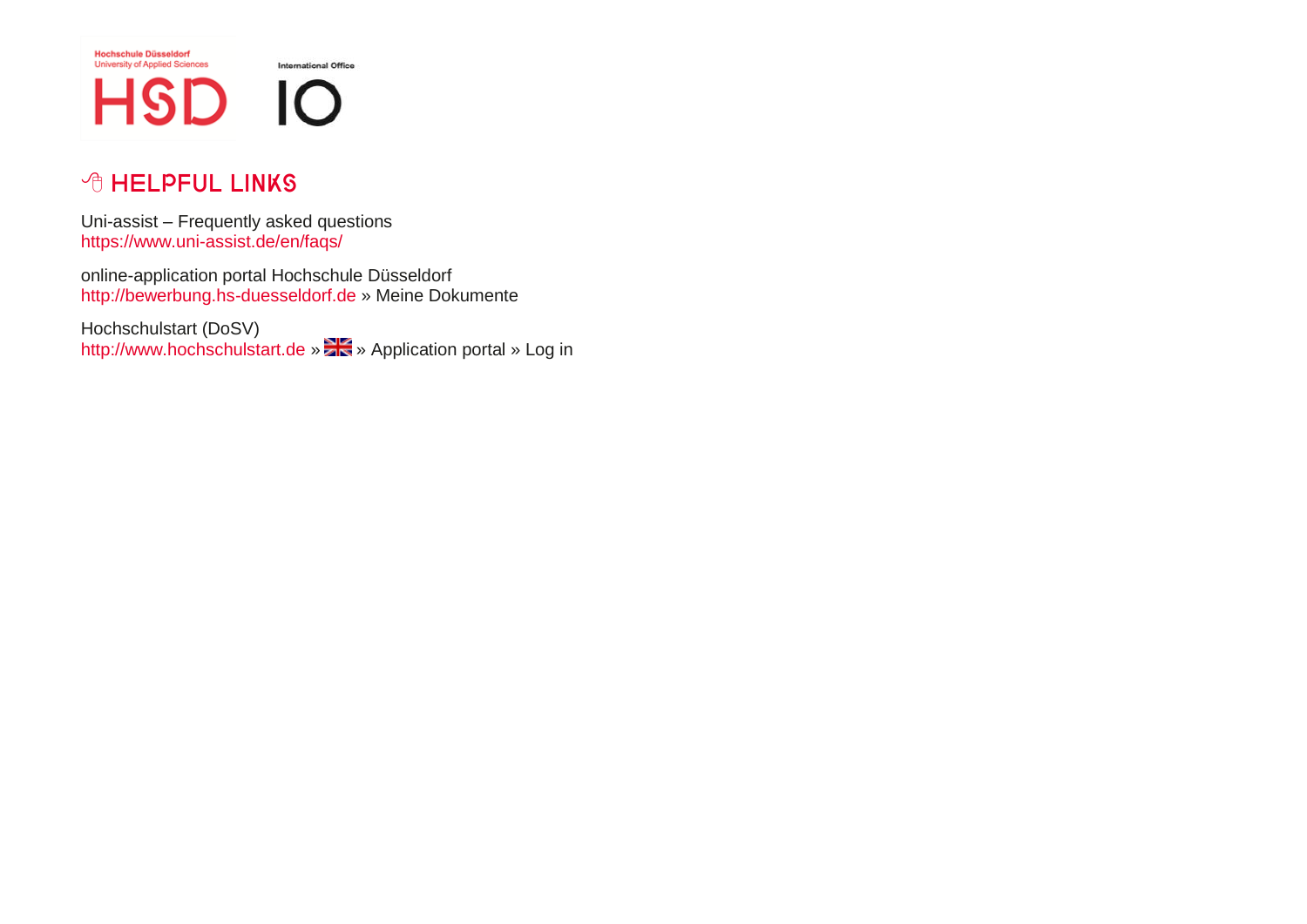HSD IO

International Office

## Question 11: What type of visa do I need to enter Germany?

If you wish to come to Germany as a full-time student, you need a national visa **(German: nationales Visum)**.

There are different types of visa that prospective students can apply for. You get a visa for a limited period depending on the purpose of residence in Germany:

- o Visa for orientation concerning studies at a German university ('Studienbewerbervisum')
- o Visa for participation in a German language course in order to prepare for university studies ('Sprachkursvisum zum Studienzwecke')
- o Visa for study purposes ('Studienvisum')

These three visa types can be converted into a residence permit in Germany at the local foreigners' authority (Ausländerbehörde). For this, please visit the local foreigners' authority as soon as possible after your arrival in Germany.

**Caution!** The following visa types **cannot** be converted into a residence permit in Germany:

- o Tourist visa
- o Visitor visa
- o Business visa
- o Language course visa without intent to study

If you enter Germany with one of these visa types, you will be required to return to your home country to request a new visa for study purposes.

## **TIP**

The final notice issued by uni-assist indicating that your application was forwarded to HSD will generally be accepted as a confirmation of your application by the German embassies or consulates.

HSD does not issue preliminary certifications, or conditional admissions. The admission and rejection letters are sent out several weeks after the application deadline.

## **A HEI PEIJI LINKS**

Information of the Federal Foreign Office (Auswärtiges Amt) – Do I need a visa? http://www.auswaertiges-amt.de » Visa regulations

Information of the DAAD

https://www.daad.de/en » Information for Foreigners » 10 steps to Germany » Application/Visa/Accommodation » Visa

Information of the foreigners' authority (Ausländerbehörde) Düsseldorf about residence permits for study purposes (in German) https://www.duesseldorf.de/wirtschaftsfoerderung/business/einreiseund-aufenthalt.html » Stichworte A-Z » Aufenthaltserlaubnis zum Studium

University services at the foreigners' authority (Ausländerbehörde) Düsseldorf

http://www.duesseldorf.de/auslaenderamt/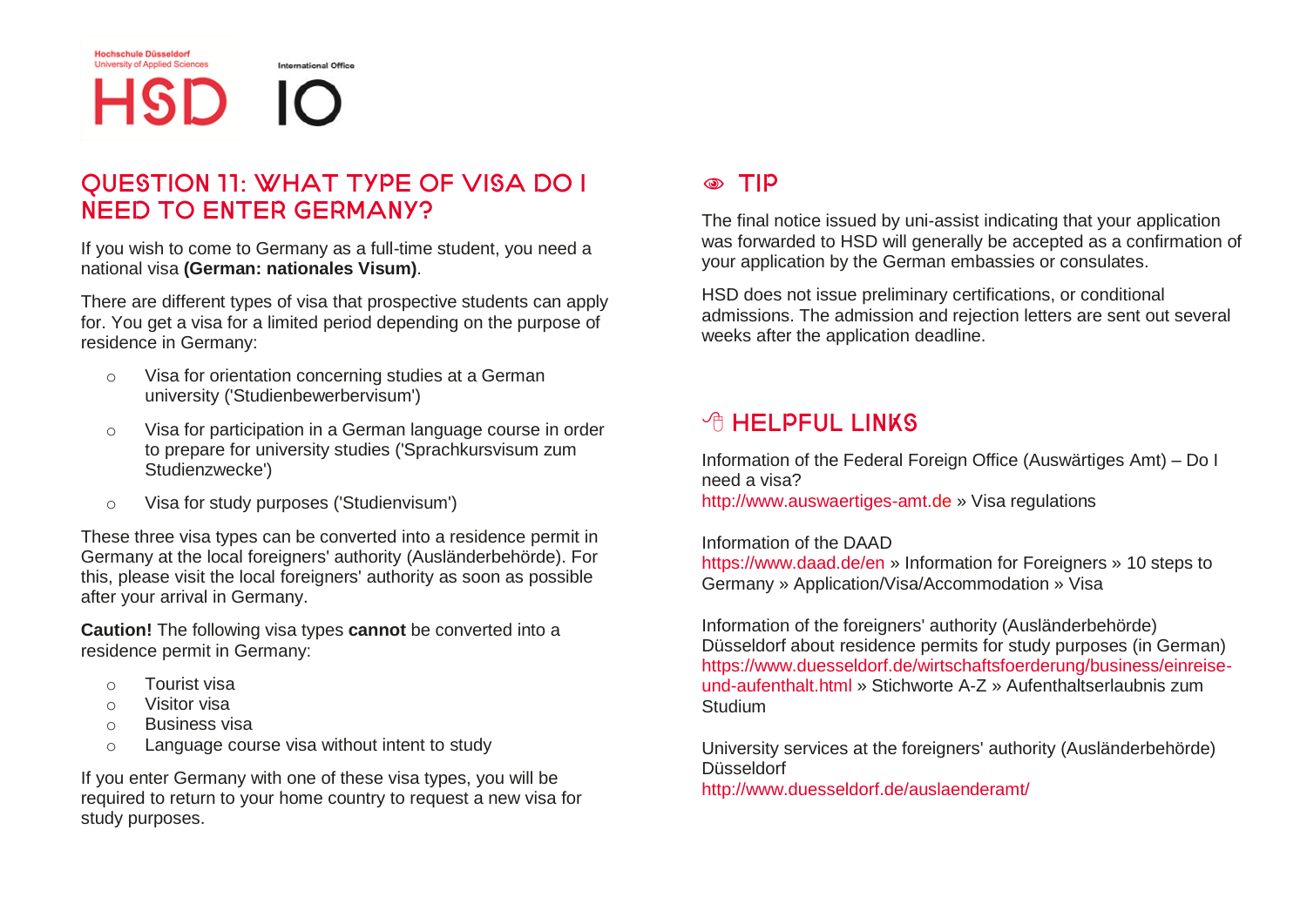HSD 10

International Office

## Question 12: How much does it cost to study in Düsseldorf?

### Does Hochschule Düsseldorf charge tuition fees?

At the moment Hochschule Düsseldorf does not charge tuition fees. You are merely required to pay a semester fee of approx. EUR 312 per semester.

The semester fee consists of fees for the Studierendenwerk, the student representatives and the semester ticket. With the semester ticket, you can use all means of public transport throughout North Rhine-Westphalia (NRW).

### What will my monthly expenses be?

You monthly expenses largely depend on your personal needs. The biggest part of the monthly expenses for students is usually the rent, which amounts to one third of the total living expenses.

German students spend approx. EUR 800 per month for the following items:

| Rent                                      | <b>EUR 323</b> |
|-------------------------------------------|----------------|
| Food                                      | <b>EUR 168</b> |
| Clothing                                  | <b>EUR 42</b>  |
| Study materials (books etc.)              | <b>EUR 20</b>  |
| Travel expenses (car/ public transport)   | <b>EUR 94</b>  |
| Health insurance, medical expenses, drugs | <b>EUR 80</b>  |
| Communication (telephone, internet etc.)  | <b>EUR 31</b>  |
| Sports, recreation, cultural events       | <b>EUR 61</b>  |
| <b>Total expenses</b>                     | <b>EUR 819</b> |

Source: 21st Social data collection by Deutsches Studentenwerk, 2016

### How can I finance my studies?

### 1. Part-time job

Many students finance their studies with a part-time job. Students from EU/EWR-countries generally have free access to the German labour market.

All students from a non-EU-country may only work 120 days or 240 half days per year. This does not apply to employment as a student or research assistant at a university. So these kinds of jobs can be carried out in addition to the 120/240 days.

### 2. Scholarships

You have the possibility to apply for different scholarships. You can use the scholarship database published by the German Academic Exchange Service (Deutscher Akademischer Austauschdienst, DAAD) that offers various scholarship opportunities through DAAD or political and business-oriented foundations.

The requirements for a successful scholarship application vary from programme to programme. The following criteria are generally taken into account:

- o previous academic and examination performance, as well as special scientific expertise
- o general personal characteristics

HSD offers a scholarship, the 'Studienabschluss-Stipendium', for international students, who are working on their final theses.

In addition, HSD awards the 'Deutschland-Stipendium' to ambitioud and outstanding students of all nationalities.